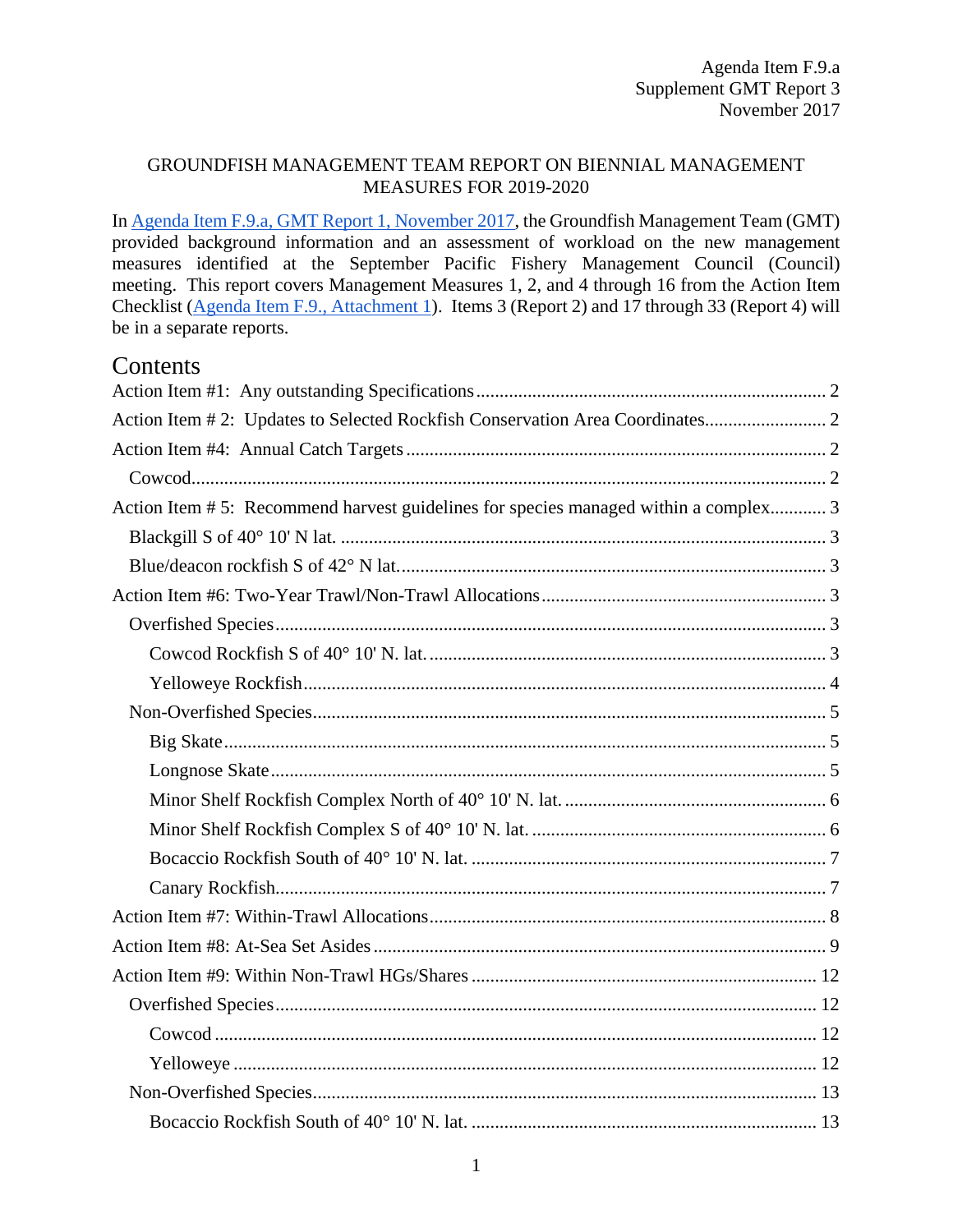## <span id="page-1-0"></span>**Action Item #1: Any outstanding Specifications**

The GMT did not identify any outstanding items from Agenda Item F.6.

## <span id="page-1-1"></span>**Action Item # 2: Updates to Selected Rockfish Conservation Area Coordinates**

The GMT was informed by California Department of Fish and Wildlife (CDFW) staff that proposed revisions will not open areas closed to fishing since Rockfish Conservation Area (RCA) implementation, and would better align RCA boundaries with depth contours. **If the changes would be limited to those stipulations, the GMT recommends adopting the revisions for detailed analysis.** However, the GMT does not recommend including any revisions which opens areas that have not been fished, due to the increase in analytical complexity and associated workload.

## <span id="page-1-2"></span>**Action Item #4: Annual Catch Targets**

Annual catch targets (ACTs) are a management target set below annual catch limits (ACLs). An ACT may be used as an accountability measure, in cases where there is increased uncertainty in inseason catch monitoring, to ensure an ACL is not exceeded.

### <span id="page-1-3"></span>**Cowcod**

The most recent stock assessment indicated the stock was rebuilding faster than originally anticipated, however the Council elected to maintain a precautionary approach with a four mt ACT, ten mt ACL, in 2015. The ACT could be increased to a value more than four mt and less than ten mt while still maintaining this precautionary approach, recognizing that the stock is projected to be rebuilt by 2020, but could provide increased opportunities (e.g. year round fishing opportunities,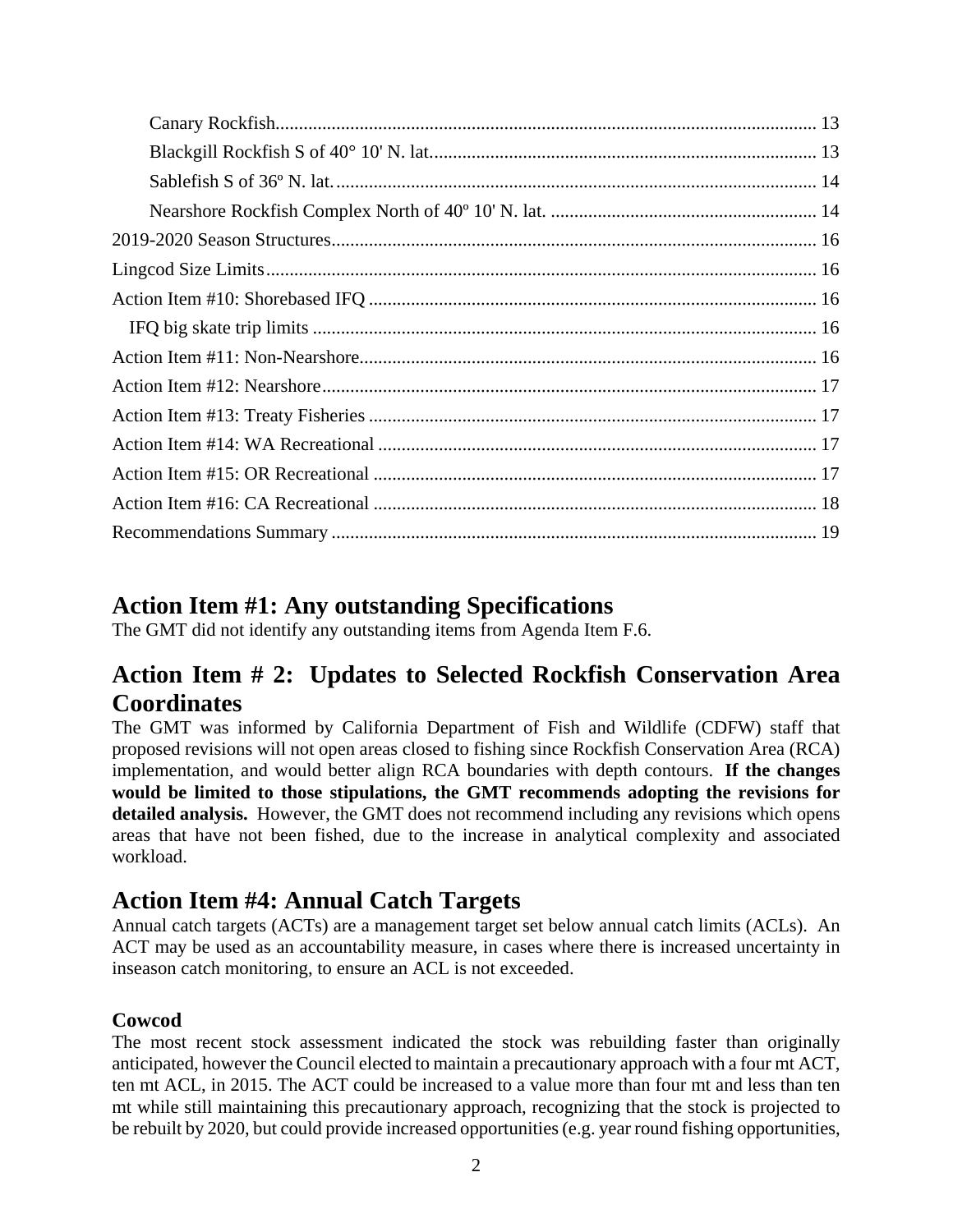deeper depths) to the recreational fishery in southern California. The GMT notes that the projected date of 2020 is based on full attainment of the ACL, therefore there is potential for the stock to rebuild prior to 2020, if actual impacts are less than the ACL. **Therefore, the GMT recommends the Council consider the use of an ACT between 4 mt and the ACL for cowcod for further analysis.**

## <span id="page-2-0"></span>**Action Item # 5: Recommend harvest guidelines for species managed within a complex**

### <span id="page-2-1"></span>**Blackgill rockfish S of 40° 10' N lat.**

**The GMT recommends status quo, maintaining a harvest guideline (HG) for blackgill rockfish within the Slope Rockfish complex south of 40°10' N. lat, until the Amendment 26 rulemaking is completed.** 

### <span id="page-2-2"></span>**Blue/deacon rockfish S of 42° N lat.**

To prevent overfishing with the stock status was in the precautionary zone,, blue deacon rockfish south of 42° N. lat. has been managed with a HG since 2009. The 2017 stock assessment projects that the stock will be above the 40 percent depletion management target by 2019 [\(Agenda Item](http://www.pcouncil.org/wp-content/uploads/2017/08/E8_Att9_BlueDeacon_FullDoc_E-Only_SEPT2017BB.pdf)  [E.8., Attachment 9, September 2017\)](http://www.pcouncil.org/wp-content/uploads/2017/08/E8_Att9_BlueDeacon_FullDoc_E-Only_SEPT2017BB.pdf). **Therefore, the GMT does not recommend the use of a HG for blue/deacon rockfish south of 42° N. lat for 2019-2020.**

### <span id="page-2-3"></span>**Action Item #6: Two-Year Trawl/Non-Trawl Allocations**

In addition to the overfished species allocations (yelloweye rockfish and cowcod), there are some species for which trawl and non-trawl allocations are specified every two years. For the species below, data were queried from the 2016 Fisheries Observation Science (FOS) program's groundfish expanded multi-year mortality (GEMM) product and state recreational estimates, except where noted. Each table below shows the ACLs, HGs, total groundfish mortality (through 2016), trawl/non-trawl allocations and mortality, and the percentage of sector mortality of total groundfish mortality from 2011-2018. The GMT notes that all recommendations will be used in the integrated alternatives analysis and can be further refined in April.

### <span id="page-2-4"></span>**Overfished Species**

### <span id="page-2-5"></span>**Cowcod Rockfish S of 40° 10' N. lat.**

Cowcod rockfish south of 40°10' N. lat. has been managed with a 40 percent trawl and 60 percent non-trawl allocation [\(Table 1\)](#page-3-1). **The GMT recommends adopting status quo proportions for cowcod for trawl/non-trawl allocations for analysis.** Final values will be calculated once the Council determines an ACT level.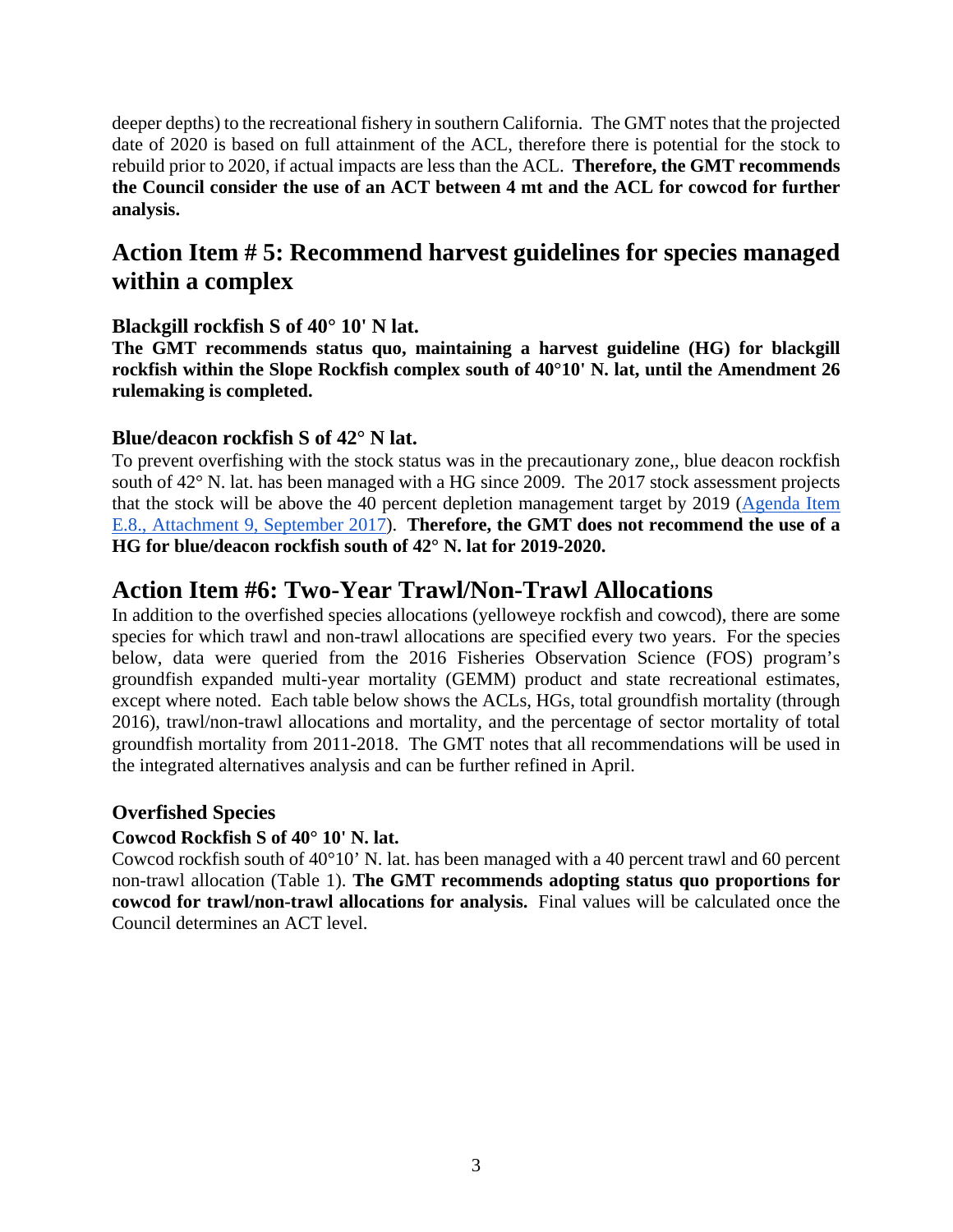|      |            |           | <b>Directed</b>                |              | <b>Trawl</b>     |         |      | <b>Non-Trawl</b> |         |  |
|------|------------|-----------|--------------------------------|--------------|------------------|---------|------|------------------|---------|--|
| Year | <b>ACL</b> | <b>HG</b> | Groundfish<br><b>Mortality</b> | All.         | <b>Mortality</b> | % Total | All. | <b>Mortality</b> | % Total |  |
| 2011 | 3          | 2.7       | 0.8                            | 1.8          | $\theta$         | 0%      | 0.9  | 0.8              | 100%    |  |
| 2012 | 3          | 2.7       | 0.9                            | 1.8          | 0.1              | 11%     | 0.9  | 0.8              | 89%     |  |
| 2013 | 3          | 2.9       | 1.7                            | 1            | 0.2              | 12%     | 1.9  | 1.5              | 88%     |  |
| 2014 | 3          | 2.9       | 1                              | $\mathbf{1}$ | 0.2              | 20%     | 1.9  | 0.8              | 80%     |  |
| 2015 | 10         | 8         | 0.9                            | 1.4          | 0.4              | 44%     | 2.6  | 0.5              | 56%     |  |
| 2016 | 10         | 8         | 1                              | 1.4          | 0.3              | 30%     | 2.6  | 0.7              | 70%     |  |
| 2017 | 10         | 8         |                                | 1.4          |                  |         | 2.6  |                  |         |  |
| 2018 | 10         | 8         |                                | 1.4          |                  |         | 2.6  |                  |         |  |

<span id="page-3-1"></span>**Table 1. Cowcod fishery statistics from 2011-2018**

<span id="page-3-3"></span>\* 4 mt ACT set under the HG starting in 2015

#### <span id="page-3-0"></span>**Yelloweye Rockfish**

Yelloweye rockfish is one of the most constraining stocks for both the individual fishing quota (IFQ) and non-trawl fisheries. Under Agenda Item F.6, the Council adopted three alternative spawning potential ratio (SPRs) alternatives for analysis (65, 70, and 76 percent).

**The GMT recommends adopting status quo proportions for trawl/non-trawl allocations (8 percent, 92 percent, respectively) for each alternative ACL [\(Table 2](#page-3-2) and [Table 3\)](#page-4-3) for analysis. Additional trawl/non-trawl allocations for yelloweye rockfish could be developed for the April meeting.** 

<span id="page-3-2"></span>**Table 2. Yelloweye rockfish statistics from 2011-2018.**

|             |            |      | <b>Directed</b>                       |      | <b>Trawl</b>     |         |      | <b>Non-Trawl</b>  |      |  |
|-------------|------------|------|---------------------------------------|------|------------------|---------|------|-------------------|------|--|
| <b>Year</b> | <b>ACL</b> | HG   | <b>Groundfish</b><br><b>Mortality</b> | All. | <b>Mortality</b> | % Total | All. | Mortality % Total |      |  |
| 2011        | 17         | 11.1 | 8.8                                   | 0.6  | 0.1              | 1%      | 10.5 | 8.7               | 99%  |  |
| 2012        | 17         | 11.1 | 10.6                                  | 0.6  | $\overline{0}$   | 0%      | 10.5 | 10.6              | 100% |  |
| 2013        | 18         | 12.2 | 9.1                                   | 1.0  | 0.1              | 1%      | 11.2 | 9.0               | 99%  |  |
| 2014        | 18         | 12.2 | 8.7                                   | 1.0  | 0.1              | 1%      | 11.2 | 8.6               | 99%  |  |
| 2015        | 18         | 12.2 | 10.1                                  | 1.0  | $\overline{0}$   | 0%      | 11.2 | 10.1              | 100% |  |
| 2016        | 19         | 13.2 | 8.5                                   | 1.1  | $\overline{0}$   | 0%      | 12.1 | 8.5               | 100% |  |
| 2017        | 20         | 14.6 |                                       | 1.1  |                  |         | 13.1 |                   |      |  |
| 2018        | 20         | 14   |                                       | 1.1  |                  |         | 12.9 |                   |      |  |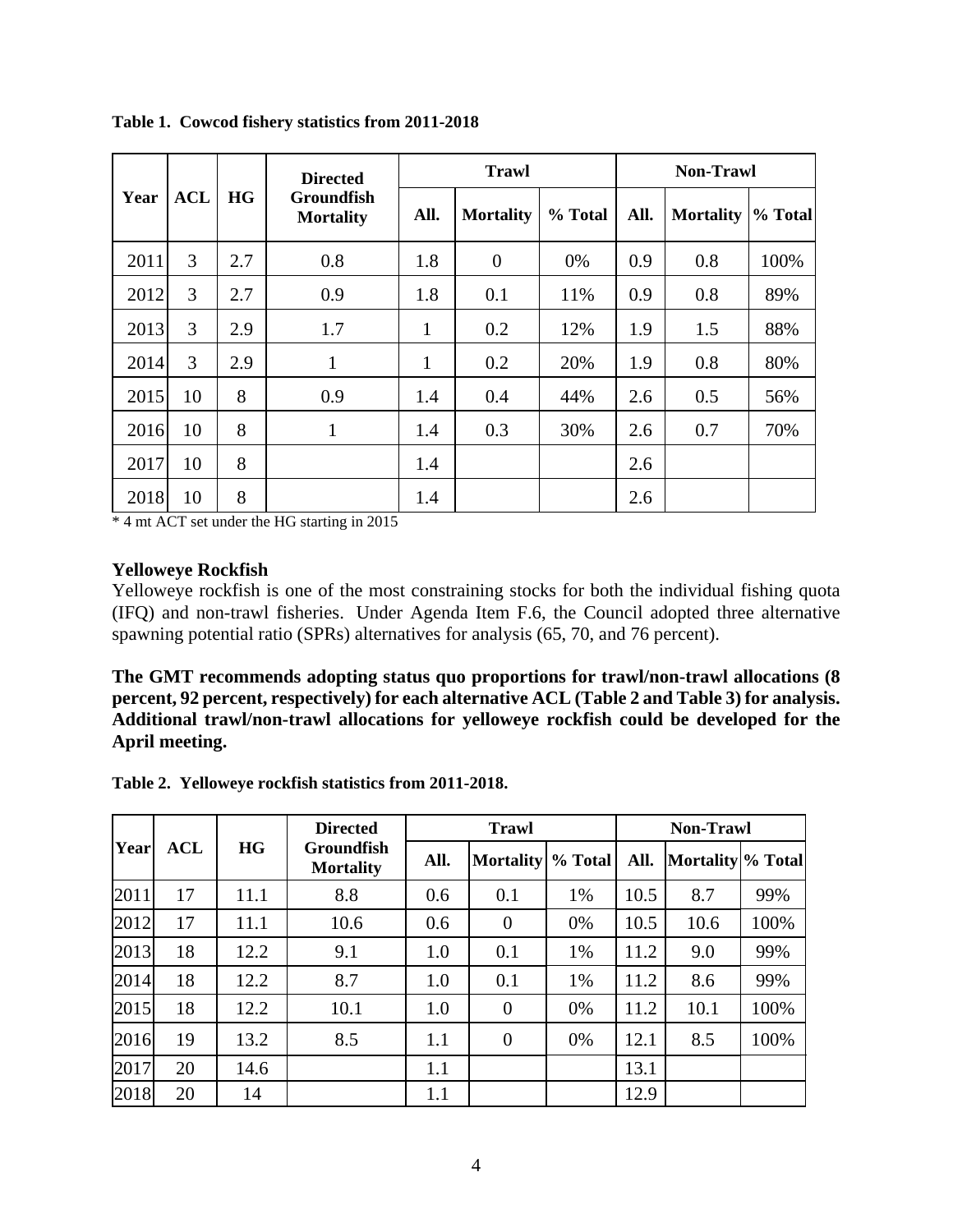| <b>HCR Alternative</b> |            | 2019 |       | 2020             |      |      |                  |                  |
|------------------------|------------|------|-------|------------------|------|------|------------------|------------------|
|                        | <b>ACL</b> | HG   | Trawl | <b>Non-Trawl</b> |      |      | ACL   HG   Trawl | <b>Non Trawl</b> |
| $SPR = 76%$            | 29.2       | 23.5 | 1.8   | 21.7             | 30.2 | 24.5 | 1.9              | 22.6             |
| $SPR = 70%$            | 38.7       | 33   | 2.6   | 30.4             | 39.9 | 34.2 | 2.7              | 31.5             |
| SPR=65%                | 47.6       | 41.9 | 3.3   | 8.6              | 48.9 | 43.2 | 3.4              | 39.8             |

<span id="page-4-5"></span><span id="page-4-3"></span>**Table 3. Status Quo Trawl/Non-Trawl Percentages By ACL Alternative for 2019-2020.**

### <span id="page-4-0"></span>**Non-Overfished Species**

#### <span id="page-4-1"></span>**Big Skate**

In the 2017-2018 biennium, big skate was reclassified from an ecosystem component species to a single-species management stock. At that time, a 95 percent trawl five percent non-trawl allocation ratio was set. Currently, big skate is managed by trip limits in the shorebased IFQ program. Note that a sorting requirement was not put into place until June 1, 2015, and therefore species compositions were applied as done in [Agenda Item I.8.a, Supplemental GMT Report, November](http://www.pcouncil.org/wp-content/uploads/2015/11/I8a_Sup_GMT_Rpt_Nov2015BB.pdf)  [2015.](http://www.pcouncil.org/wp-content/uploads/2015/11/I8a_Sup_GMT_Rpt_Nov2015BB.pdf)

**The GMT recommends continuing the 95 percent trawl and 5 percent non-trawl allocation for big skate for 2019-2020 for analysis.** The proposed 2019-2020 ACLs will remain the same at 494 mt, and the five percent non-trawl allocation will cover historical removals and simultaneously ensure that fish that could be utilized by the trawl sector are not stranded [\(Table](#page-4-4)  [4\)](#page-4-4).

|      |            |           | <b>Directed</b><br><b>Groundfish</b><br><b>Mortality</b> |       | <b>Trawl</b>     | <b>Non-Trawl</b> |      |                              |    |
|------|------------|-----------|----------------------------------------------------------|-------|------------------|------------------|------|------------------------------|----|
| Year | <b>ACL</b> | <b>HG</b> |                                                          | All.  | <b>Mortality</b> | % Mort           | All. | Mortality <sup>%</sup> Mort. |    |
| 2011 |            |           | 298.9                                                    |       | 289.3            | 97%              |      | 9.6                          | 3% |
| 2012 |            |           | 289                                                      |       | 278.9            | 97%              |      | 10.1                         | 3% |
| 2013 |            |           | 187.2                                                    |       | 175.2            | 94%              |      | 12                           | 6% |
| 2014 |            |           | 441.4                                                    |       | 431.8            | 98%              |      | 9.6                          | 2% |
| 2015 |            |           | 240                                                      |       | 234.3            | 98%              |      | 5.7                          | 2% |
| 2016 |            |           | 366.5                                                    |       | 360.6            | 98%              |      | 5.9                          | 2% |
| 2017 | 494        | 437       |                                                          | 414.8 |                  |                  | 21.8 |                              |    |
| 2018 | 494        | 437       |                                                          | 414.8 |                  |                  | 21.8 |                              |    |

<span id="page-4-4"></span>**Table 4. Big skate fishery statistics from 2011-2018.**

### <span id="page-4-2"></span>**Longnose Skate**

Currently, the longnose skate HG is allocated 90 percent to trawl and 10 percent to non-trawl under unlimited trip limits. As in the previous three bienniums, there is a proposed 2,000 mt constant catch ACL [\(Agenda Item F.6., Attachment 1, November 2017\)](http://www.pcouncil.org/wp-content/uploads/2017/10/F6_Att1_2019-20HarvestSpex_NOV2017BB.pdf). Neither sector has exceeded its allocation in recent years as shown in [Table 5.](#page-5-2) **Therefore, the GMT recommends continuing**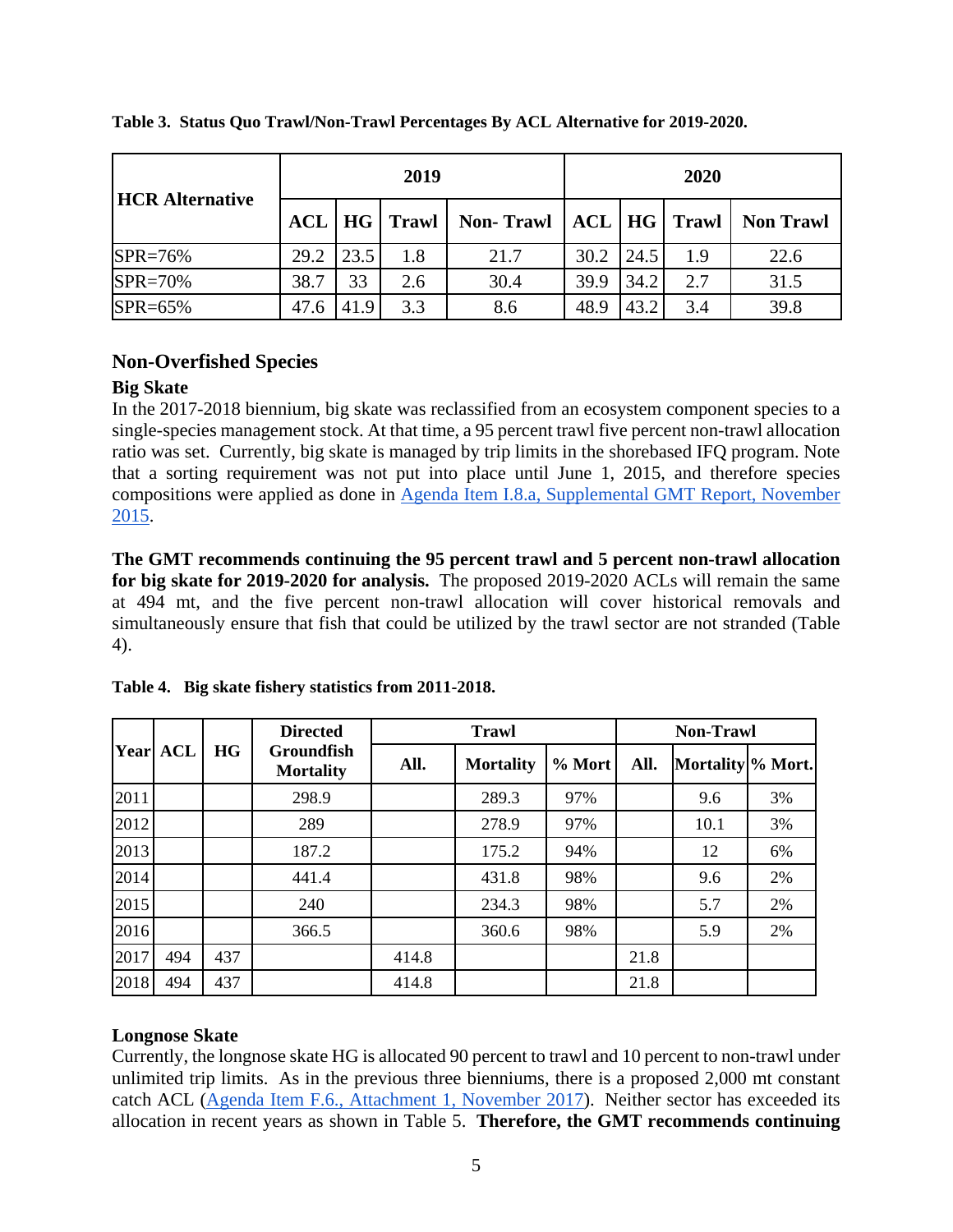**with the status quo 90 percent to trawl and 10 percent to non-trawl for longnose skate for 2019-2020 for analysis.**

|      |       |           | <b>Directed</b>                |         | <b>Trawl</b>     |         |       | <b>Non-Trawl</b> |                        |
|------|-------|-----------|--------------------------------|---------|------------------|---------|-------|------------------|------------------------|
| Year | ACL   | <b>HG</b> | Groundfish<br><b>Mortality</b> | All.    | <b>Mortality</b> | % Mort. | All.  | <b>Mortality</b> | $\frac{6}{6}$<br>Mort. |
| 2011 | 1,349 | 1,220     | 898.9                          | 1,159   | 811.3            | 90%     | 61    | 87.6             | 10%                    |
| 2012 | 1,349 | 1,220     | 983.5                          | 1,159   | 917.5            | 93%     | 61    | 66               | 7%                     |
| 2013 | 2,000 | 1,928     | 980.9                          | 1,735   | 923.9            | 94%     | 193   | 57.1             | 6%                     |
| 2014 | 2,000 | 1,928     | 901.9                          | 1,735   | 850.6            | 94%     | 193   | 51.3             | 6%                     |
| 2015 | 2,000 | 1,927     | 836.7                          | 1,734   | 780.7            | 93%     | 193   | 56               | 7%                     |
| 2016 | 2,000 | 1,927     | 903.7                          | 1,734   | 824.4            | 91%     | 193   | 79.3             | 9%                     |
| 2017 | 2,000 | 1,853     |                                | 1,667.7 |                  |         | 185.3 |                  |                        |
| 2018 | 2,000 | 1,853     |                                | 1,667.7 |                  |         | 185.3 |                  |                        |

<span id="page-5-2"></span>**Table 5. Longnose skate fishery statistics from 2011-2018.**

\* Note: In 2011 and 2012, the trawl/non-trawl split was 95-5. It was changed to 90-10 in 2013-2014.

#### <span id="page-5-0"></span>**Minor Shelf Rockfish Complex North of 40° 10' N. lat.**

The shelf rockfish complex north of 40°10' N. lat. has been managed with a 60.2 percent trawl and 39.8 percent non-trawl allocation. Both sectors have remained well below their allocations in recent years [\(Table 6\)](#page-5-3). **The GMT recommends status quo trawl/non-trawl allocations for the shelf rockfish complex north of 40°10' N. lat. for analysis.** 

|       |            |           | <b>Directed</b>                       |         | <b>Trawl</b>     | <b>Non-Trawl</b> |       |                  |                               |
|-------|------------|-----------|---------------------------------------|---------|------------------|------------------|-------|------------------|-------------------------------|
| Yearl | <b>ACL</b> | <b>HG</b> | <b>Groundfish</b><br><b>Mortality</b> | All.    | <b>Mortality</b> | % Total          | All.  | <b>Mortality</b> | $\frac{6}{6}$<br><b>Total</b> |
| 2011  | 968        | 925       | 44.8                                  | 557     | 17               | 38%              | 368   | 27.8             | 62%                           |
| 2012  | 968        | 925       | 68.0                                  | 557     | 41.2             | 61%              | 368   | 26.8             | 39%                           |
| 2013  | 968        | 903       | 51.5                                  | 543     | 30.8             | 60%              | 359   | 20.7             | 40%                           |
| 2014  | 968        | 903       | 62.6                                  | 543     | 34.9             | 56%              | 359   | 27.7             | 44%                           |
| 2015  | 1,944      | 1,872     | 51.4                                  | 1,127   | 34.1             | 66%              | 745   | 17.3             | 34%                           |
| 2016  | 1,952      | 1,880     | 55.0                                  | 1,132   | 38.5             | 70%              | 748   | 16.5             | 30%                           |
| 2017  | 2,049      | 1,965     |                                       | 1,183.1 |                  |                  | 782.1 |                  |                               |
| 2018  | 2,047      | 1,963     |                                       | 1,181.8 |                  |                  | 784.1 |                  |                               |

<span id="page-5-3"></span>**Table 6. Minor shelf rockfish complex north of 40°10' N. lat. fishery statistics from 2011-2018.**

#### <span id="page-5-1"></span>**Minor Shelf Rockfish Complex S of 40° 10' N. lat.**

The minor shelf rockfish complex south of  $40^{\circ}$  10'N. lat. has been managed to sector-specific allocations of 12.2 percent to trawl and 87.8 percent to non-trawl. Both sectors have remained significantly below their allocations since the ACL more than doubled in 2015 [\(Table 7\)](#page-6-2). **The GMT recommends status quo trawl/non-trawl allocations for the shelf rockfish complex south of 40° 10' N. lat. for analysis.**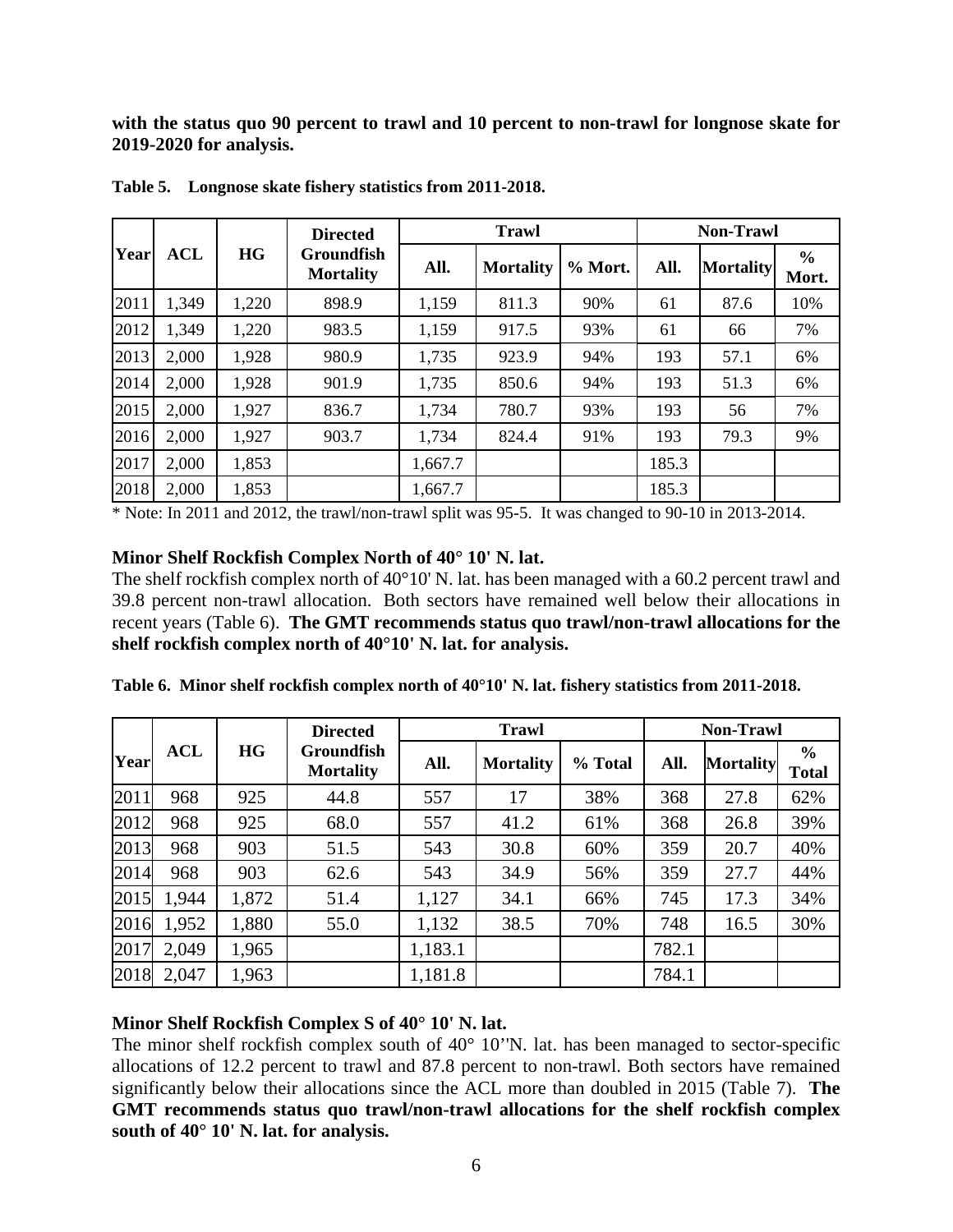|      |            |           | <b>Directed</b>                       |       | <b>Trawl</b>     |         |         | <b>Non-Trawl</b> |                               |
|------|------------|-----------|---------------------------------------|-------|------------------|---------|---------|------------------|-------------------------------|
| Year | <b>ACL</b> | <b>HG</b> | <b>Groundfish</b><br><b>Mortality</b> | All.  | <b>Mortality</b> | % Total | All.    | <b>Mortality</b> | $\frac{6}{6}$<br><b>Total</b> |
| 2011 | 714        | 701       | 329.4                                 | 86    | 3.0              | 1%      | 615     | 326.4            | 99%                           |
| 2012 | 714        | 701       | 391.2                                 | 86    | 13.5             | 3%      | 615     | 377.7            | 97%                           |
| 2013 | 714        | 668       | 418.0                                 | 81    | 20.9             | 5%      | 587     | 397.1            | 95%                           |
| 2014 | 714        | 668       | 390.2                                 | 81    | 10.0             | 3%      | 587     | 380.2            | 97%                           |
| 2015 | 1,624      | 1,575     | 541.8                                 | 192   | 9.4              | 2%      | 1,383   | 532.4            | 98%                           |
| 2016 | 1,625      | 1,576     | 429.1                                 | 192   | 4.6              | 1%      | 1,384   | 424.5            | 99%                           |
| 2017 | 1,623      | 1,576     |                                       | 192.2 |                  |         | 1,383.6 |                  |                               |
| 2018 | 1,624      | 1,577     |                                       | 192.4 |                  |         | 1,384.4 |                  |                               |

<span id="page-6-2"></span>**Table 7. Fishery statistics for the minor shelf rockfish complex south of 40° 10' N. lat. from 2011- 2018.**

#### <span id="page-6-0"></span>**Bocaccio Rockfish South of 40° 10' N. lat.**

Bocaccio rockfish south of 40° 10' N. lat. was declared rebuilt in the assessment adopted in June of 2017 [\(Agenda Item F.4., Attachment 3, June 2017\)](http://www.pcouncil.org/wp-content/uploads/2017/05/F4_Att3__2017_Bocaccio_Assessment_DraftFull_Version_Electronic_Only_Jun2017BB.pdf), and is estimated to be at 48.6 percent depletion in 2017 [\(Table 8\)](#page-6-3). The 2019-2020 ACLs are almost three times as high as those in 2017- 2018. **The GMT recommends the status quo proportion of 39 percent trawl and 61 percent non-trawl for bocaccio rockfish south of 40**° **10' N. lat. in 2019-2020 for analysis.** 

<span id="page-6-3"></span>

|  |  |  | Table 8. Fishery statistics for bocaccio south of 40° 10''N. lat. from 2011-2018. |  |
|--|--|--|-----------------------------------------------------------------------------------|--|
|  |  |  |                                                                                   |  |

| Year | <b>ACL</b> | <b>HG</b> | <b>Total</b>     | <b>Trawl</b> |                                                |     |       | <b>Non-Trawl</b> |     |  |  |
|------|------------|-----------|------------------|--------------|------------------------------------------------|-----|-------|------------------|-----|--|--|
|      |            |           | <b>Mortality</b> | All.         | Mortality  % Mort.  All.   Mortality   % Mort. |     |       |                  |     |  |  |
| 2011 | 263        | 249.6     | 110.8            | 60           | 5.3                                            | 5%  | 189.6 | 105.5            | 95% |  |  |
| 2012 | 263        | 249.6     | 137.1            | 60           | 8.8                                            | 6%  | 189.6 | 128.3            | 94% |  |  |
| 2013 | 320        | 311.6     | 147.9            | 74.9         | 13                                             | 9%  | 236.7 | 134.9            | 91% |  |  |
| 2014 | 337        | 328.6     | 113.8            | 79           | 8.7                                            | 8%  | 249.6 | 105.1            | 92% |  |  |
| 2015 | 349        | 341       | 137.9            | 81.9         | 39.7                                           | 29% | 258.8 | 98.2             | 71% |  |  |
| 2016 | 362        | 354       | 116.4            | 85           | 42.9                                           | 37% | 269   | 73.5             | 63% |  |  |
| 2017 | 790        | 774.6     |                  | 302.4        |                                                |     | 472.2 |                  |     |  |  |
| 2018 | 741        | 725.6     |                  | 283.3        |                                                |     | 442.3 |                  |     |  |  |

#### <span id="page-6-1"></span>**Canary Rockfish**

Canary rockfish was declared rebuilt in 2015 and saw over a 10-fold increase in the ACL from the 2015-2016 to the 2017-2018 biennium. In the last biennium, the Council and its advisory bodies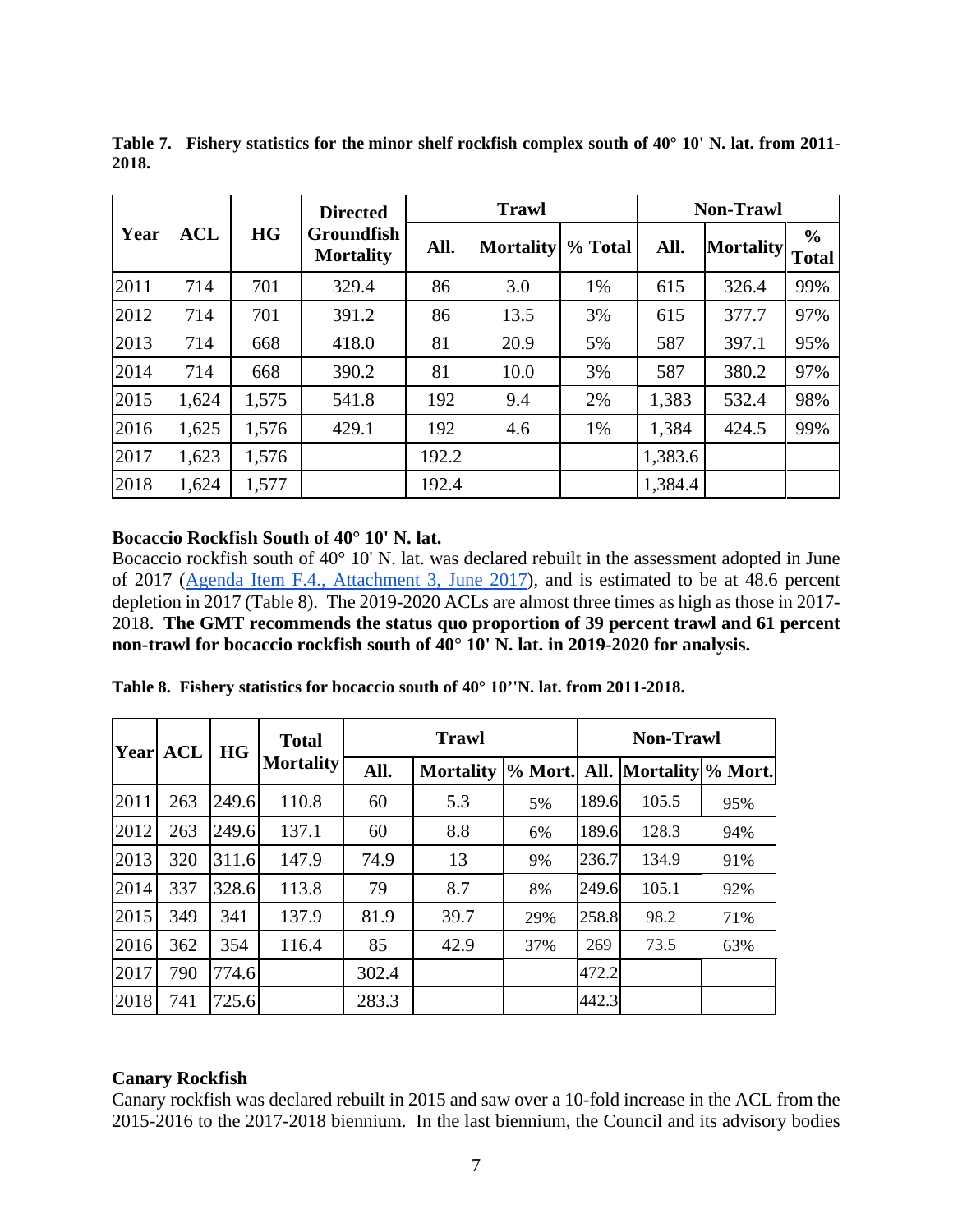looked at a wide range of allocations, based on both recent and historical mortality. With the uncertainty of the future of the fishery, the Council gave each sector enough quota to cover any projected impacts with some additional quota as buffer. The Council adopted specific allocations (in mt) by sector, then summed up to the trawl/non-trawl allocations, which resulted in approximately 72 percent trawl and 28 percent non-trawl allocations.

The modeled estimated impacts for the shorebased IFQ sector for 2019-2020 may be highly uncertain and different from those in 2017 because the proposed trawl RCA and essential fish habitat (EFH) modifications are scheduled for final action in April 2018, the trawl gear regulations package has a targeted implementation date of 2019, and there may be additional access to yelloweye rockfish. Additionally, there is still some uncertainty concerning impacts from nontrawl sectors as there is less than one full year of data available for fisheries under the much larger 2017-2018 ACLs, and sector-specific HGs. Additionally, there is preliminary information on landings currently available, however information on discard mortality is not yet available.

Maintaining the current percentage (72 percent trawl; 28 percent non-trawl), which are based on the specific allocations to each sector in 2017-2018, does not appear to be problematic for 2019- 2020, since preliminary 2017 projected attainments are low for both [\(Table 9\)](#page-7-1). **Therefore, the GMT recommends status quo allocations for canary rockfish, based on the de facto 72 percent trawl and 28 percent non-trawl split for 2019-2020 for analysis.** 

| Year             | <b>ACL</b> | <b>HG</b> | <b>Trawl</b> | <b>Non-Trawl</b> |
|------------------|------------|-----------|--------------|------------------|
| 2019 allocations | 1,450      | 1,379     | 992.9        | 386.1            |
| 2020 allocations | 1,368      | 1,296.9   | 933.8        | 363.1            |
| 2017 removals    |            |           | 237.6        | 96.8             |

<span id="page-7-1"></span>**Table 9. Canary rockfish trawl, non-trawl allocations based on status quo proportions compared to 2017 to date removals (minus minor amounts of nearshore and non-nearshore discards).**

## <span id="page-7-0"></span>**Action Item #7: Within-Trawl Allocations**

The proposed rulemaking for Amendment 21-3 would manage darkblotched rockfish and Pacific ocean perch (POP) as set-aside species instead of allocations starting in 2018. Therefore, the only remaining species with within-trawl allocations are canary and widow rockfishes. Widow rockfish is a formally allocated Amendment 21 species and will be automatically implemented unless other action is taken. [Table 10](#page-8-1) below shows the within-trawl allocations based on the preliminary preferred alternative (PPA) ACL adopted under Agenda Item F.6. with off-the-top deductions. Canary rockfish is a two-year allocated species (described above in Action Item #6), and therefore the within-trawl allocations are dependent on the trawl/non-trawl allocation.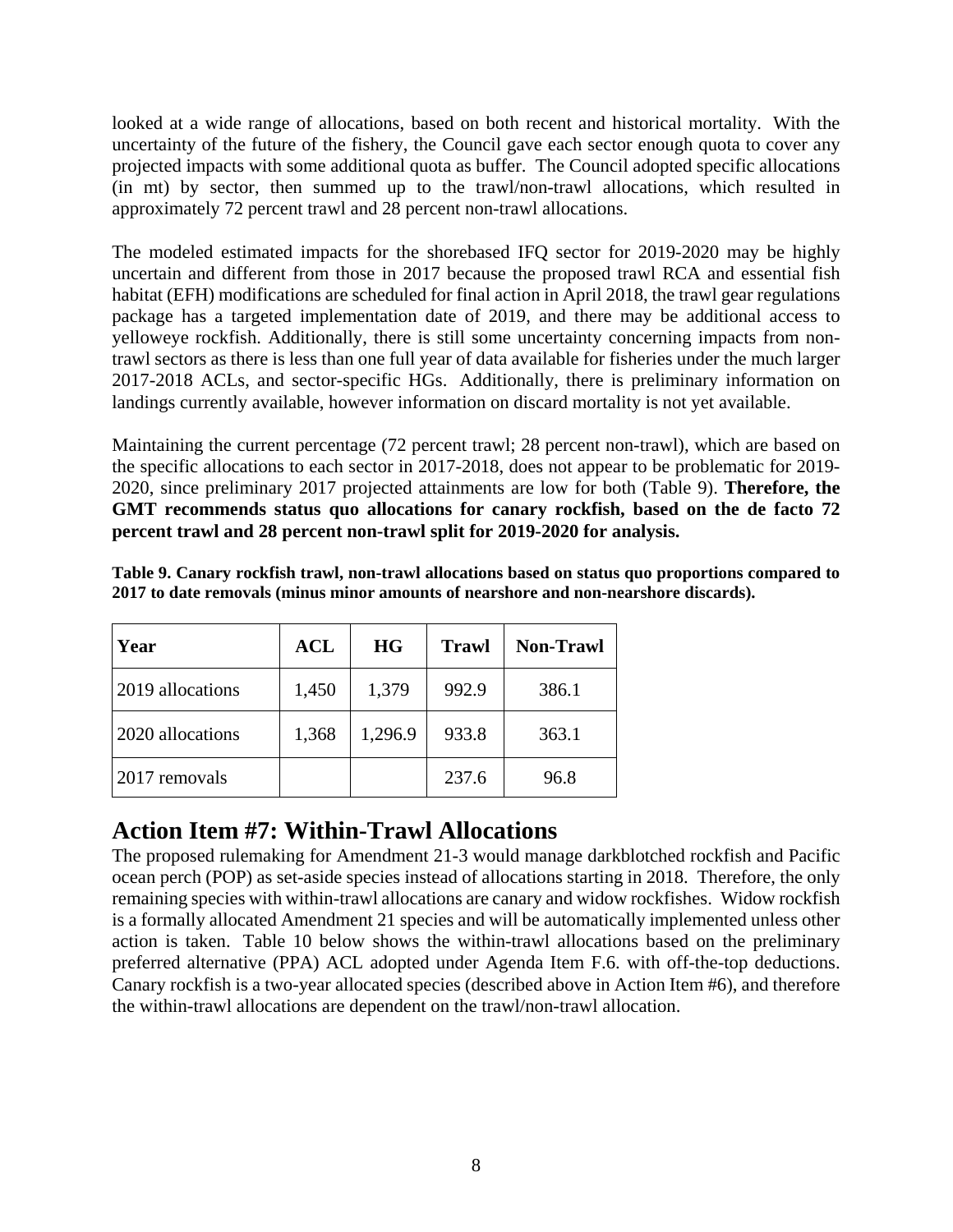| Year | ACL    | HG       | <b>Shorebased IFQ</b> | <b>Catcher Processor</b> | <b>Mothership</b> |
|------|--------|----------|-----------------------|--------------------------|-------------------|
| 2019 | 11,831 | 11,594.3 | 9,938.9               | 358.7                    | 253.2             |
| 2020 | .199   | 10,962.3 | 9,397.1               | 339.2                    | 239.4             |

**The GMT recommends the Council adopt a within trawl allocation for canary rockfish of 946.9 mt (2019) and 887.8 mt (2020) to shorebased IFQ, 16 mt to the catch processor (CP), and 30 mt to the mothership (MS) for analysis.** Those values are not expected to constrain the at-sea whiting sectors given that their past ten year removals have been considerably less [\(Table](#page-8-2)  [12\)](#page-8-2).

**Table 11. Within Trawl allocations for canary rockfish based on the status quo (2017) trawl allocation.**

|      |       |       |       | Year   ACL   Trawl Allocation   Shorebased IFQ   Catcher Processor | <b>Mothership</b> |
|------|-------|-------|-------|--------------------------------------------------------------------|-------------------|
| 2019 | 1,450 | 992.9 | 946.9 | 16                                                                 | 30                |
| 2020 | ,368  | 933.8 | 887.8 | 16                                                                 | 30                |

<span id="page-8-2"></span>**Table 12. At-sea canary rockfish historical removals compared to the proposed allocations.** 

|           |  |  |  |  | Sector 2008 2009 2010 2011 2012 2013 2014 2015 2016 2017  |
|-----------|--|--|--|--|-----------------------------------------------------------|
| CP        |  |  |  |  | 2.4   0.3   0.1   0.5   0.3   0.2   0.3   0.1   0.1   2.1 |
| <b>MS</b> |  |  |  |  | 1.3   2.3   1.0   0.6   0.2   0.5   0.4   0.1   0.4   4.5 |

## <span id="page-8-0"></span>**Action Item #8: At-Sea Set Asides**

<span id="page-8-1"></span>**Table 10. 2019-2020 Widow A-21 allocations**

Unlike set-asides that are taken as off-the-top deductions after setting the ACL, set-asides for some species are taken from the trawl allocation to accommodate bycatch in the at-sea whiting fishery. Like other set-asides, these impacts are not managed inseason, so the set-aside amounts need to be large enough to accommodate anticipated catch. Species with at-sea sector set-asides will be managed on an annual basis unless there is a risk of a harvest specification being exceeded, unforeseen impact on another fishery, or conservation concerns in which case inseason action may be taken. **The GMT recommends the Council adopt the at-sea set-asides presented in [Table](#page-9-0)  [13](#page-9-0) for 2019-2020 for analysis. The GMT continues to recommend no set-asides for spiny dogfish or the Other Fish complex**, as in previous bienniums.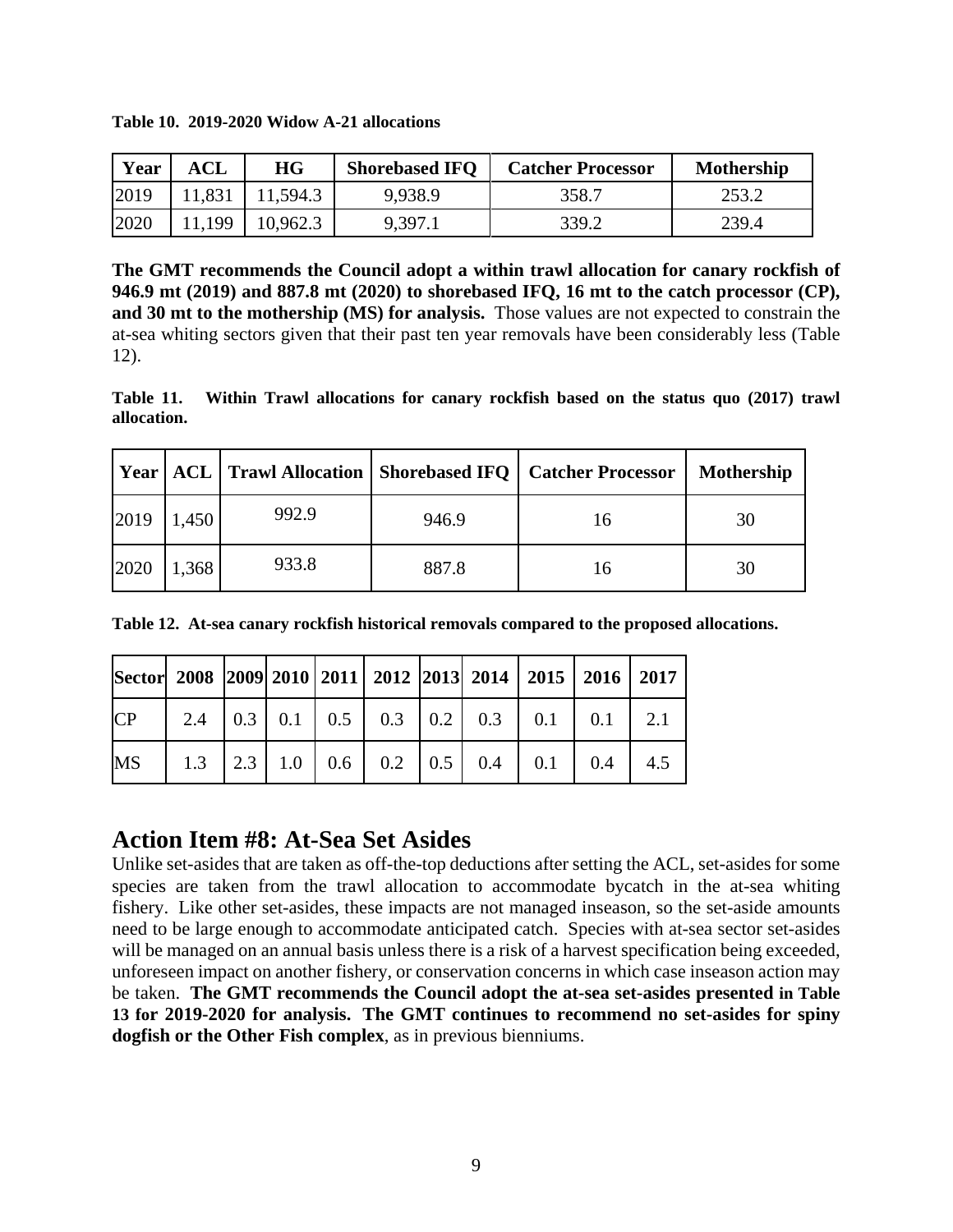<span id="page-9-1"></span><span id="page-9-0"></span>**Table 13. At-sea set-aside values in regulation for 2018, the 2016 mortality, the 2017 catch through November 7, 2017, and the GMT recommendation for 2019-2020.**

| <b>Species/Species</b><br>Group            | Area                  | Value in 2018<br><b>Regulations (mt)</b> | 2016<br><b>Mortality</b> | 2017<br><b>Mortality</b><br>(to date) | <b>GMT</b><br><b>Recommendation</b><br>for 2019-2020 |
|--------------------------------------------|-----------------------|------------------------------------------|--------------------------|---------------------------------------|------------------------------------------------------|
| YELLOWEYE                                  |                       |                                          |                          |                                       | $\overline{0}$                                       |
| <b>ROCKFISH</b>                            | Coastwide             | $\overline{0}$                           | $\overline{0}$           | $\overline{0}$                        |                                                      |
| Arrowtooth                                 |                       | 70                                       | 10.07                    | 14.43                                 | 70                                                   |
| flounder                                   | Coastwide             |                                          |                          |                                       |                                                      |
| Dover sole                                 | Coastwide             | 5                                        | 0.29                     | 0.28                                  | 5                                                    |
| English sole                               | Coastwide             | 5                                        | $\overline{0}$           | 0.03                                  | 5                                                    |
| Lingcod                                    | N. of 40°10' N. lat.  | 15                                       | 0.19                     | 0.96                                  | 15                                                   |
| Longnose skate                             | Coastwide             | 5                                        | 0.83                     | 0.92                                  | 5                                                    |
| Longspine<br>thornyhead                    | N. of 34°27' N. lat.  | 5                                        | $\boldsymbol{0}$         | $\boldsymbol{0}$                      | 5                                                    |
| Minor shelf<br>rockfish                    | N. of 40°10' N. lat.  | 35                                       | 4.25                     | 15.45                                 | 35                                                   |
| Minor slope<br>rockfish                    | N. of 40°10' N. lat.  | 100                                      | 43.25                    | 79.41                                 | 100                                                  |
| Other flatfish                             | Coastwide             | 20                                       | 2.85                     | 6.91                                  | 20                                                   |
| Pacific cod                                | Coastwide             | 5                                        | $\boldsymbol{0}$         | 0.19                                  | 5                                                    |
| Petrale sole                               | Coastwide             | 5                                        | $\overline{0}$           | $\overline{0}$                        | 5                                                    |
| Sablefish                                  | N. of 36° N. lat.     | 50                                       | 27.74                    | 148.89                                | 50                                                   |
| Shortspine<br>thornyhead                   | N. of 34° 27' N. lat. | 20                                       | 10.57                    | 24.36                                 | 25                                                   |
| <b>Starry flounder</b>                     | Coastwide             | 5                                        | $\boldsymbol{0}$         | $\boldsymbol{0}$                      | 5                                                    |
| Yellowtail rockfish   N. of 40°10' N. lat. |                       | 300                                      | 62.28                    | 277.2                                 | 300                                                  |

Additionally, 10 mt of Pacific halibut (legal and sublegal, round weight) is set-aside to accommodate bycatch in the at-sea Pacific whiting fishery and in the shorebased trawl fishery south of 40° 10' N. lat. (estimated to be approximately 5 mt each).

In 2017, the at-sea sectors exceeded their set-asides of sablefish and shortspine thornyhead north of 34° 27' N. lat. **The GMT does recommend a 2019 set aside of 25 mt for shortspine thornyhead to cover the recent maximum.** Shortspine thornyhead is under-attained by the trawl sector, so adding an additional 5 mt to cover the at-sea sector causes no foreseeable harm to the trawl sector.

The GMT discussed whether or not to increase the sablefish set-aside for the at-sea sectors. It is our understanding that the at-sea sectors encountered a large amount of the 2014 year class in 2017, which may have been an anomaly. From 2002-2016, the largest amount of sablefish caught in the at-sea sectors was 29 mt in 2004, with an average of 12 mt. Sablefish north of 36° N. lat. is one of the most highly attained and valuable groundfish stocks, and the GMT has concerns of stranding sablefish in the at-sea set-aside. Moving 100 mt from the trawl allocation to the at-sea set-asides to cover the anomalous high of 2017 would likely significantly impact the trawl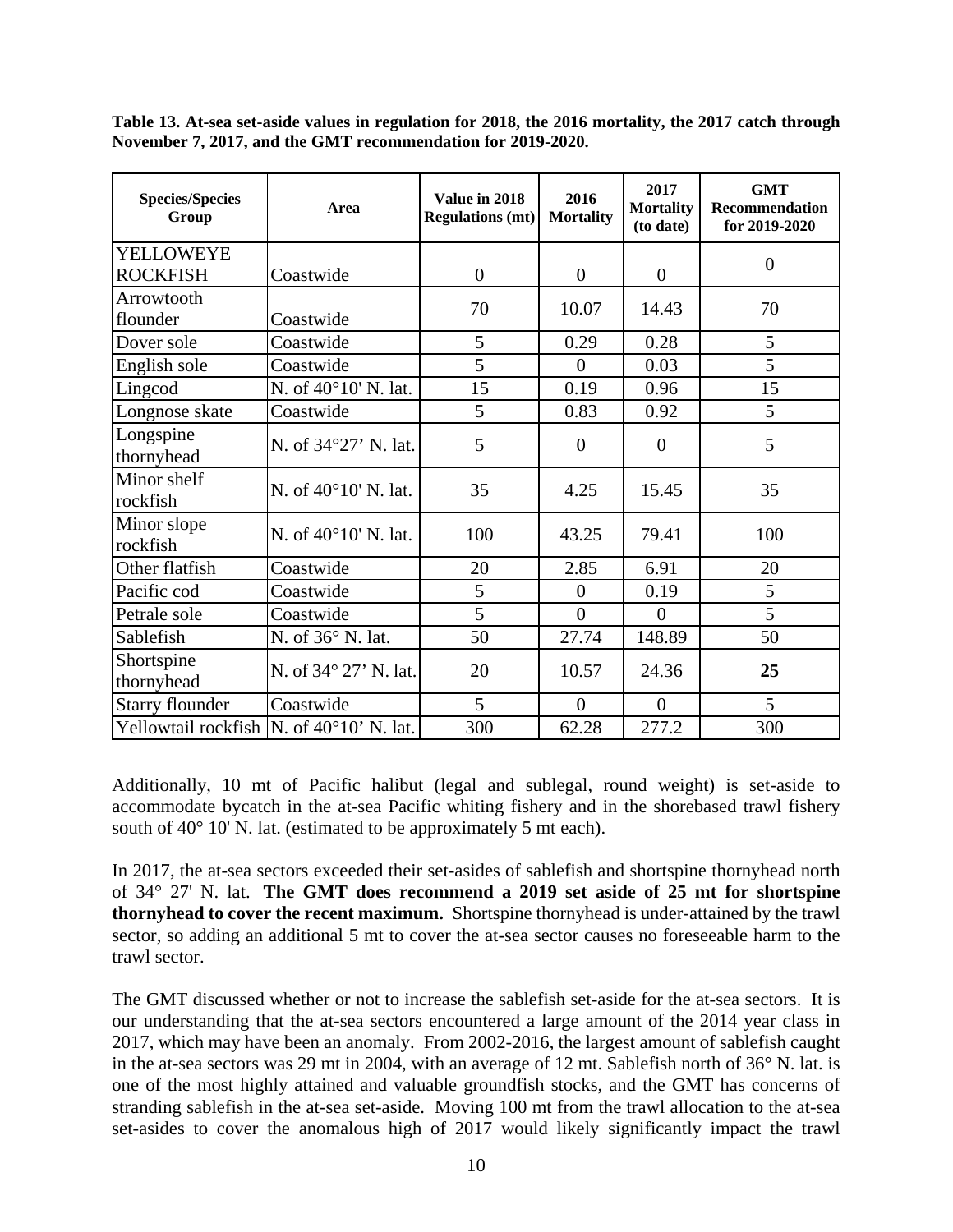sector. Therefore, **the GMT continues to recommend the set-aside of 50 mt for sablefish but does note our concerns to the at-sea sector of the potential impact of exceeding the set-aside.**

[Amendment 21-3](https://www.pcouncil.org/groundfish/fishery-management-plan/groundfish-amendments-in-development/#a21-3) to the Pacific Coast Groundfish Fishery Management Plan (FMP) proposes modifying the management of darkblotched rockfish and POP in the at-sea sectors from allocations to set-asides. Under the proposed Amendment 21-3, the current formula in the FMP, established in Amendment 21, would be used to determine set-aside amounts. However, as described under Action Item #27, the Council could remove the Amendment 21 formula and establish set-asides for darkblotched and POP within each biennium, like the set-asides in Table 14. Additionally, the Council could modify Amendment 21-3 in Action Item 33 by retaining the Amendment 21 formula to determine set-aside values, removing the automatic authority to close the sector when attaining the set-aside plus the buffer. As the GMT and the GAP are not recommending a buffer for POP due to the large ACLs, [Table 14](#page-10-0) shows the within-trawl allocations and set-asides for 2019- 2020. Even though the GMT is not recommending a buffer, [Table 15](#page-10-1) below shows the darkblotched rockfish set-aside values under Amendment 21-3, with and without the 50 mt buffer, as used in the 2017-2018 biennium.

<span id="page-10-0"></span>**Table 14. POP ACL and resulting CP and MS Allocation/Set-Aside Values Per Amendment 21.**

| <b>Year</b> | <b>ACL</b> | <b>IFO</b>      | $\bf CP$ | <b>MS</b> |  |
|-------------|------------|-----------------|----------|-----------|--|
| 2019        | 4,340      | $3,697.3$ 237.1 |          | 167.4     |  |
| 2020        | 4,229      | 3,602.2         | 231      | 163.0     |  |

<span id="page-10-1"></span>**Table 15. Darkblotched rockfish ACL and resulting CP and MS Allocation/Set-Aside Values Per Amendment 21.**

| Year | <b>ACL</b> | <b>With Buffer (Start of Year)</b> |                |            | <b>Without Buffer</b> |          |           |
|------|------------|------------------------------------|----------------|------------|-----------------------|----------|-----------|
|      |            | <b>IFO</b>                         | $\bf CP$       | <b>MS</b>  | <b>IFO</b>            | $\bf CP$ | <b>MS</b> |
| 2017 | 641        | 507.6                              | $16.4^{\rm a}$ | $11.6^{b}$ | 552.6                 | 17.8     | 12.6      |
| 2018 | 653        | 518.4                              | 16.7           | 11.8       | 563.4                 | 18.2     | 12.8      |
| 2019 | 765        | 613.8                              | 19.8           | 14         | 658.8                 | 21.3     | 15        |
| 2020 | 815        | 658.8                              | 21.3           | 15         | 703.9                 | 22.7     | 16        |

 $\frac{a}{a}$  Allocation post April and June inseason actions is 41.4 mt.

<sup>b</sup> Allocation post April and June inseason actions is 36.6 mt.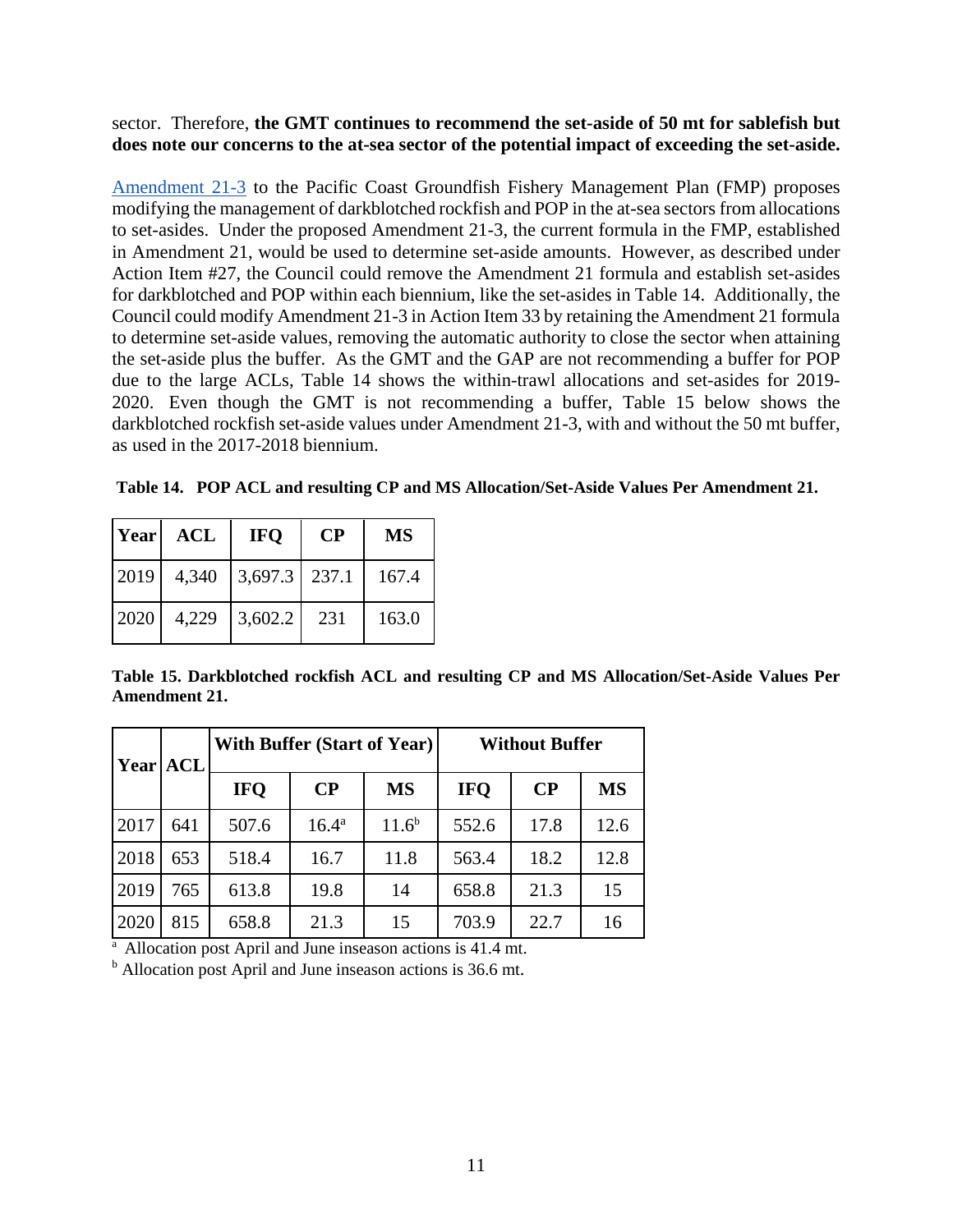## <span id="page-11-0"></span>**Action Item #9: Within Non-Trawl HGs/Shares**

### <span id="page-11-1"></span>**Overfished Species**

Under this action item, the Council will adopt the preliminary two-year within non-trawl allocations for cowcod and yelloweye rockfish.

### <span id="page-11-2"></span>**Cowcod**

The non-trawl fisheries are currently managed under a collective non-trawl allocation of 64 percent (36 percent to trawl). In other words, there are not individual HGs or shares for each of the nontrawl fisheries for cowcod. **The GMT recommends using the status quo approach of a collective non-trawl allocation for all the non-trawl fisheries (i.e., no separate HGs by fishery) for cowcod for analysis.** 

### <span id="page-11-3"></span>**Yelloweye**

**At this time, the GMT recommends using status quo proportions for yelloweye rockfish from 2018 for the 2019-2020 within non-trawl HGs/Shares.** Note these differ slightly than for 2017 during which the CA nearshore fishery was given a "one-time" increase from unused Oregon research set-aside. After analyzing the range of management measures, the GMT may provide recommendations on different within-trawl HGs in April since yelloweye rockfish is constraining to all sectors, but to varying degrees that would benefit from further thought. For example, attainments of target stocks in the nearshore and non-nearshore are high for most except for lingcod.

|                                     |                   |        |                                                      | 2019 |      |      | 2020 |      |
|-------------------------------------|-------------------|--------|------------------------------------------------------|------|------|------|------|------|
| <b>Sector</b>                       | 2018<br><b>HG</b> |        | SQ % SPR=65% SPR=70% SPR=76% SPR=65% SPR=70% SPR=76% |      |      |      |      |      |
| Non-<br>Nearshore                   | 0.7               | 5.3%   | 2.0                                                  | 1.6  | 1.1  | 2.1  | 1.7  | 1.2  |
| <b>OR</b><br>Nearshore <sup>1</sup> | 1.4               | 10.9%  | 4.2                                                  | 3.3  | 2.4  | 4.3  | 3.4  | 2.5  |
| <b>CA</b><br>Nearshore <sup>1</sup> | 0.6               | 4.7%   | 1.8                                                  | 1.4  | 1.0  | 1.9  | 1.5  | 1.1  |
| WA Rec.                             | 3.3               | 25.8%  | 10.0                                                 | 7.8  | 5.6  | 10.3 | 8.1  | 5.8  |
| OR Rec.                             | 3.0               | 23.1%  | 8.9                                                  | 7.0  | 5.0  | 9.2  | 7.3  | 5.2  |
| California<br>Rec                   | 3.9               | 30.2%  | 1.7                                                  | 9.2  | 6.5  | 12.0 | 9.5  | 6.8  |
| Total                               | 12.9              | 100.0% | 38.6                                                 | 30.4 | 21.7 | 39.8 | 31.5 | 22.6 |

### **Table 16. Status quo non-trawl percentages of yelloweye rockfish by sector.**

<span id="page-11-4"></span>1: Considered "shares" not HGs although functionally the same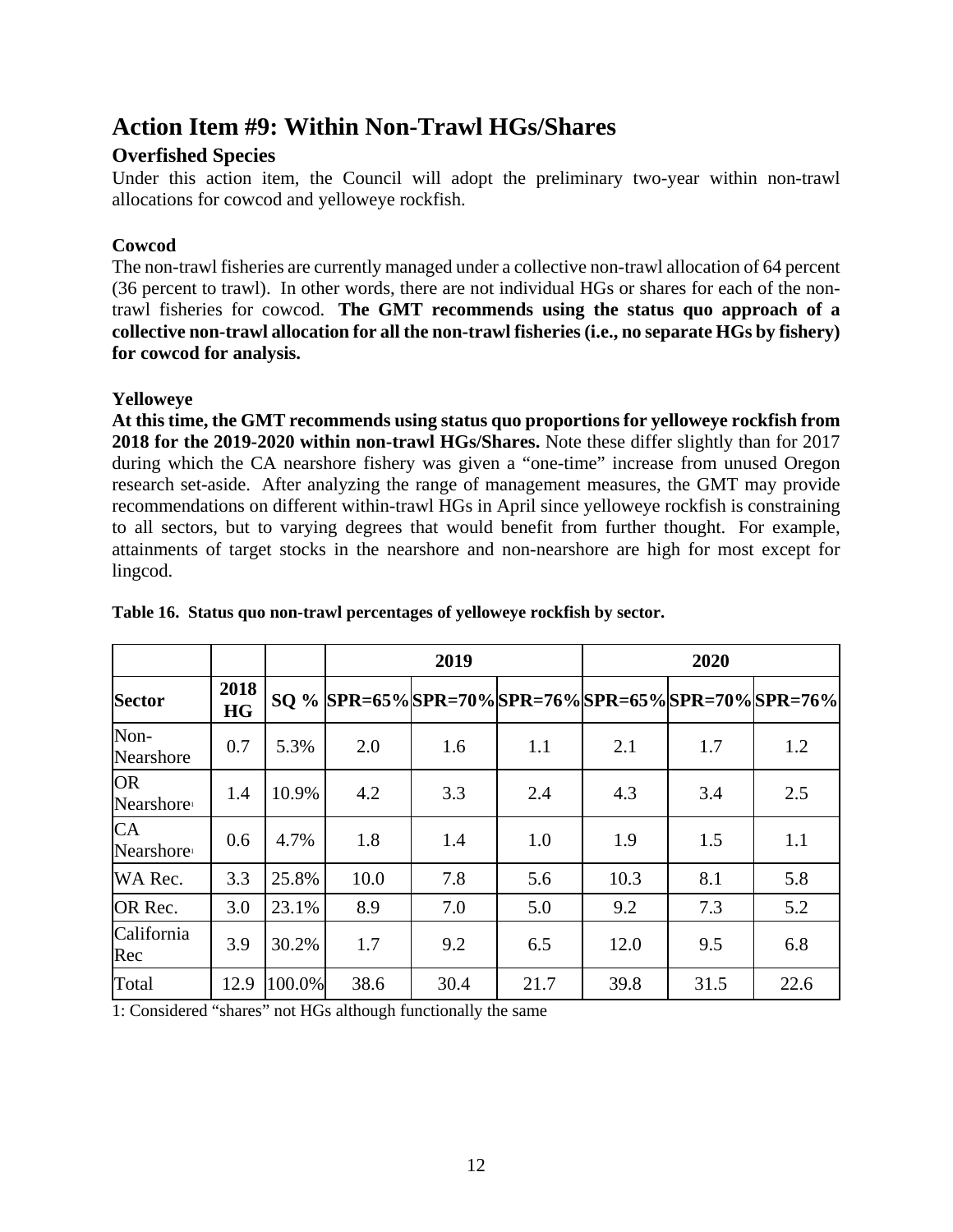### **Non-Overfished Species**

<span id="page-12-0"></span>**Bocaccio Rockfish South of 40° 10' N. lat.**

**The GMT recommends that the bocaccio rockfish within non-trawl allocations be based on status quo proportions.**

| <b>Sector</b> | 2018 Allocation | $SO\%$ |
|---------------|-----------------|--------|
| Non-Trawl     | 442.3           | 100%   |
| Non-Nearshore | 135.1           | 30.5%  |
| Nearshore     | 1.7             | 0.4%   |
| CA Rec.       | 305.5           | 69.1%  |

### <span id="page-12-1"></span>**Canary Rockfish**

**The GMT recommends that the 2019-2020 canary rockfish within non-trawl HGs/shares be based on status quo proportions for analysis.** For 2017, the Council chose specific allocations (in mt) for each sector, based on projected impacts and some additional to account for uncertainty and changes in behavior. Although individual sector attainments are currently projected to be relatively low across the board in 2017, using the status quo proportions, arising from the sectorspecific allocations in 2017-2018, for 2019-2020 could provide greater opportunity for canary rockfish in response to higher yelloweye rockfish allocations.

|  |  | Table 17. Status quo non-trawl percentages of canary rockfish by sector. |  |
|--|--|--------------------------------------------------------------------------|--|
|--|--|--------------------------------------------------------------------------|--|

| <b>Sector</b>     | 2017 mt | 2017-2018    | $\frac{6}{6}$ | <b>SQ</b>           | <b>Proposed</b><br>"allocations" |       |  |
|-------------------|---------|--------------|---------------|---------------------|----------------------------------|-------|--|
|                   |         | "Allocation" |               | taken<br>proportion |                                  | 2020  |  |
| Non-Trawl         | 96.8    | 406.5        | 23.80%        |                     | 386.1                            | 363.1 |  |
| Non-<br>Nearshore | 3.8     | 46.5         | 8.20%         | 11.40%              | 44.0                             | 41.4  |  |
| Nearshore         | 3.7     | 100          | 3.70%         | 24.60%              | 95.0                             | 89.3  |  |
| <b>WA Rec</b>     | 4.8     | 50           | 9.60%         | 12.30%              | 47.5                             | 44.7  |  |
| OR Rec            | 25.2    | 75           | 33.60%        | 18.50%              | 71.4                             | 67.2  |  |
| CA Rec            | 59.3    | 135          | 43.90%        | 33.20%              | 128.2                            | 120.5 |  |

<span id="page-12-2"></span>**Blackgill Rockfish S of 40° 10' N. lat.**

**The GMT recommends the status quo proportions for blackgill rockfish south of 40° 10' N. lat. of 60 percent LE and 40 percent OA for 2019-2020 for analysis.** The GMT notes tha[t Table](#page-13-2)  [18](#page-13-2) does not show the allocation or shares, but provides a historical look at total mortality by sector.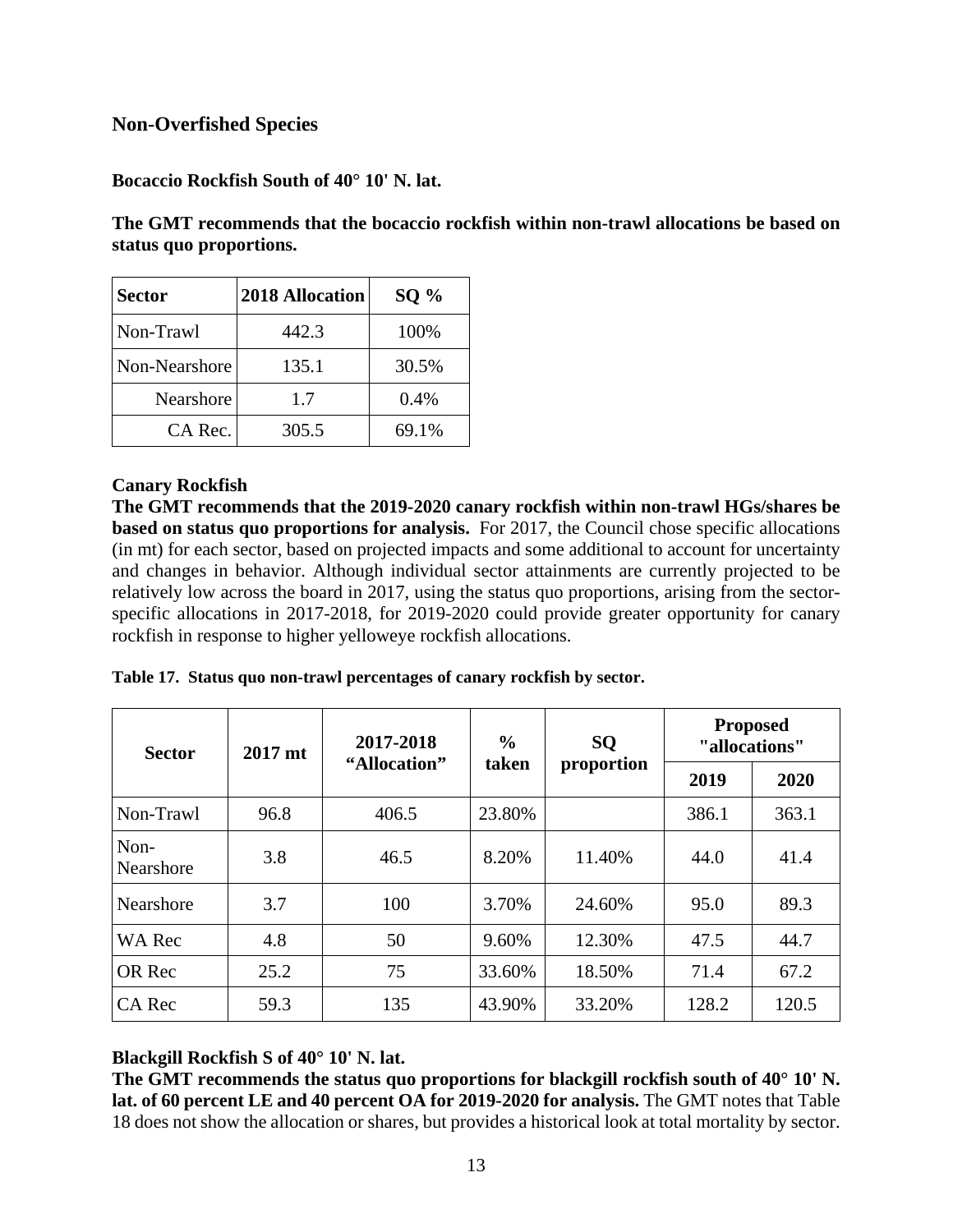| Year | <b>LE Mort</b> | % total | <b>OA</b> Mort | % total | <b>Total Mort</b> |
|------|----------------|---------|----------------|---------|-------------------|
| 2011 | 84.1           | 62      | 50.9           | 38      | 135               |
| 2012 | 53.7           | 46      | 62.4           | 54      | 116               |
| 2013 | 13.9           | 74      |                | 26      | 18.9              |
| 2014 | 28.1           | 85      |                | 15      | 33.1              |
| 2015 | 18.4           | 85      | 3.3            | 15      | 21.7              |
| 2016 | 21.9           | 90      | 2.3            | 10      | 24.2              |

<span id="page-13-2"></span>**Table 18. Historical mortality of blackgill rockfish by sector.**

#### <span id="page-13-0"></span>**Sablefish S of 36º N. lat.**

For the daily trip limit (DTL) sablefish fishery south of 36° N. lat., there is currently a 70-30 percent sharing of the non-trawl allocation between the limited entry south (LES) and open access south (OAS) sectors. Prior to 2017-2018, there was a 55-45 split. The GMT uses these shares to monitor the fishery inseason. [Table 19](#page-13-3) below shows in metric tons the non-trawl allocation from 2013-2018, the landed share for each sector (used for modeling, equal to the share minus assumed discard mortality) and landings, and the percent attainment of each share.

#### <span id="page-13-3"></span>**Table 19. Non-trawl allocations from 2013-2018 with the landed share for each sector, landings, and percent attainment.**

|      |                                  |              | <b>LES</b> |                          |     | <b>OAS</b> |           |  |
|------|----------------------------------|--------------|------------|--------------------------|-----|------------|-----------|--|
|      | <b>Year Non-Trawl Allocation</b> | <b>Share</b> | Landings   | % Attain. Share Landings |     |            | % Attain. |  |
| 2013 | 832                              | 443          | 435.2      | 98                       | 362 | 60.4       | 17        |  |
| 2014 | 902                              | 480          | 409.4      | 85                       | 393 | 29.7       | 8         |  |
| 2015 | 994                              | 529          | 355.8      | 67                       | 433 | 29.3       | 7         |  |
| 2016 | 1,088                            | 578          | 350.5      | 61                       | 473 | 21.8       |           |  |
| 2017 | 1,078                            | 728          | 198.4      | 27                       | 312 | 43.5       | 14        |  |
| 2018 | 1,125                            | 759          |            |                          | 325 |            |           |  |

\*2017 landings through October 31

**The GMT recommends continuing with the 70-30 percent sharing of sablefish between LES and OAS for 2019-2020 for analysis.** 

#### <span id="page-13-1"></span>**Nearshore Rockfish Complex North of 40º 10' N. lat.**

**The GMT recommends that the Council consider continuing using the status quo sharing arrangement used to set state-specific HGs for the nearshore rockfish complex north of 40° 10' N. lat. [\(Table 20\)](#page-14-0).** Note that the HGs (grey shading) accounting for off-the-top deductions remain the same for California and Washington for both Oregon (OR) blue/deacon (BDR) stock complex alternatives being proposed as a new management measure  $(SQ = OR BDR$  in the complex; Alt. 1 and Alt. 2 remove OR BDR from the complex).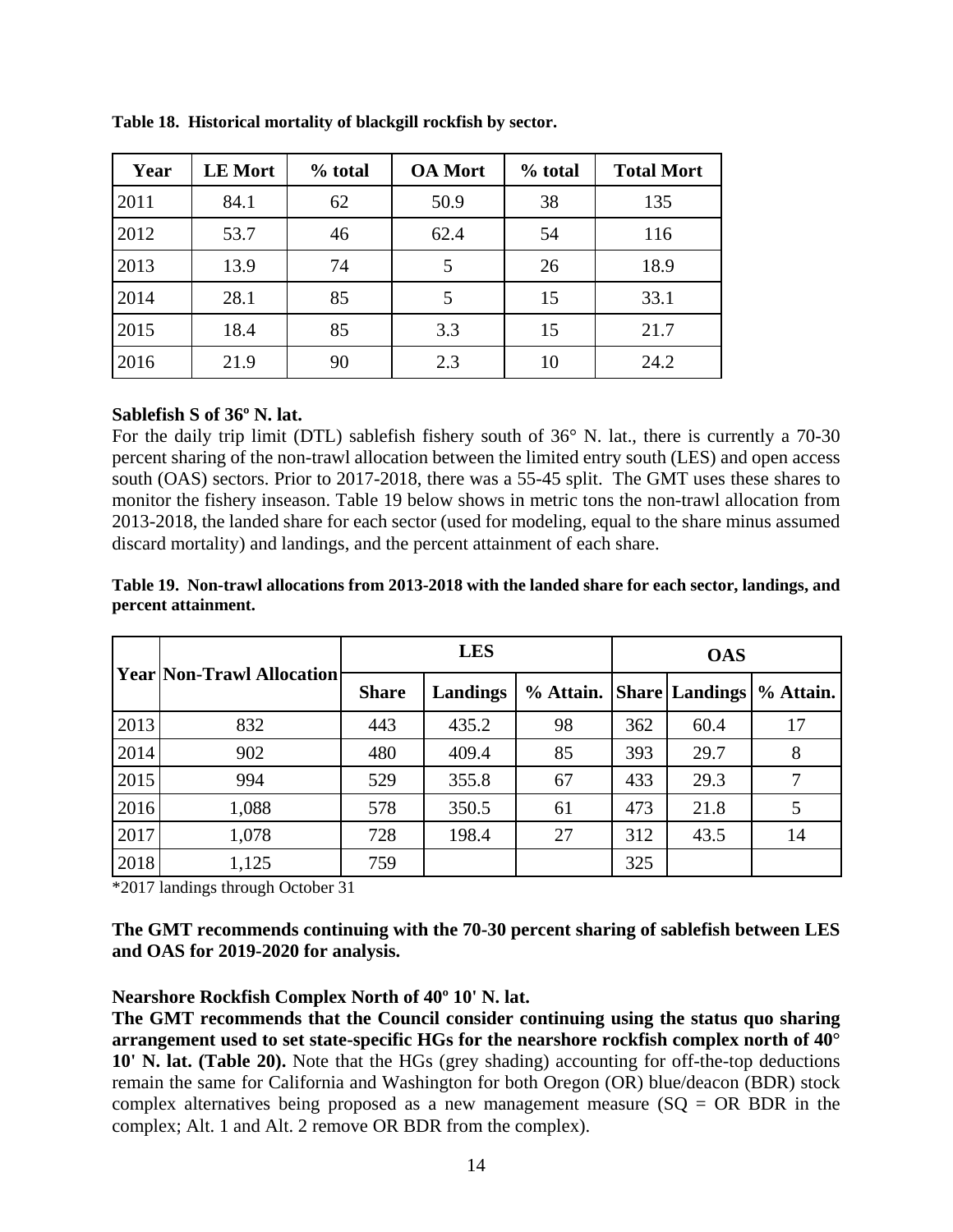<span id="page-14-0"></span>**Table 20. Proposed state HGs for the Nearshore Rockfish North Complex based on the status quo sharing arrangement. "Contr." is the ACL contribution for each stock, which is divvied amongst states by the SQ sharing arrangement percentages.** 

| <b>Stock</b>               | <b>Sharing Arrangement</b> |      |        | 2019           |           |           |           | 2020          |           |           |      |
|----------------------------|----------------------------|------|--------|----------------|-----------|-----------|-----------|---------------|-----------|-----------|------|
|                            | WA%                        | OR%  | $CA\%$ | Contr.         | <b>WA</b> | <b>OR</b> | <b>CA</b> | Cont.         | <b>WA</b> | <b>OR</b> | CA   |
| <b>Black</b> and<br>yellow | 13%                        | 59%  | 29%    | 0.0            | 0.0       | 0.0       | 0.0       | 0.0           | 0.0       | 0.0       | 0.0  |
| BDR (CA)                   | 0%                         | 0%   | 100%   | 28.1           | 0.0       | 0.0       | 28.1      | 29.3          | 0.0       | 0.0       | 29.3 |
| BDR (OR)                   | 0%                         | 100% | 0%     | 101.5          | 0.0       | 101.5     | 0.0       | 98.4          | 0.0       | 98.4      | 0.0  |
| BDR (WA)                   | 100%                       | 0%   | 0%     | 7.3            | 7.3       | 0.0       | 0.0       | 7.0           | 7.0       | 0.0       | 0.0  |
| <b>Brown</b>               | 0%                         | 8%   | 92%    | 1.9            | 0.0       | 0.2       | 1.7       | 1.9           | 0.0       | 0.2       | 1.8  |
| Calico                     | NA                         | NA   | NA     | $\blacksquare$ | 0.0       | 0.0       | 0.0       | $\frac{1}{2}$ | 0.0       | 0.0       | 0.0  |
| China                      | 32%                        | 55%  | 13%    | 26.1           | 8.4       | 14.4      | 3.4       | 25.5          | 8.2       | 14.0      | 3.3  |
| Copper                     | 26%                        | 49%  | 25%    | 10.9           | 2.8       | 5.3       | 2.7       | 11.2          | 2.9       | 5.5       | 2.8  |
| Gopher                     | 13%                        | 59%  | 29%    | $\blacksquare$ | 0.0       | 0.0       | 0.0       | $\frac{1}{2}$ | 0.0       | 0.0       | 0.0  |
| Grass                      | 13%                        | 59%  | 29%    | 0.5            | 0.1       | 0.3       | 0.2       | 0.5           | 0.1       | 0.3       | 0.2  |
| Kelp                       | NA                         | NA   | NA     | 0.0            | 0.0       | 0.0       | 0.0       | 0.0           | 0.0       | 0.0       | 0.0  |
| Olive                      | 13%                        | 59%  | 29%    | 0.3            | 0.0       | 0.2       | 0.1       | 0.3           | 0.0       | 0.2       | 0.1  |
| Quillback                  | 13%                        | 59%  | 29%    | 6.2            | 0.8       | 3.6       | 1.8       | 6.2           | 0.8       | 3.6       | 1.8  |
| Treefish                   | 13%                        | 59%  | 29%    | 0.2            | 0.0       | 0.1       | 0.1       | 0.2           | 0.0       | 0.1       | 0.1  |
| <b>Total SQ</b>            |                            |      |        | 182.9          | 19.4      | 125.6     | 38.0      | 180.5         | 19.0      | 122.2     | 39.3 |
| Total Alt 1 or 2           |                            |      |        | 81.4           | 19.4      | 24.1      | 38.0      | 82.1          | 19.0      | 23.9      | 39.3 |
| off-top                    |                            |      |        | 3.2            |           |           |           | 3.2           |           |           |      |
| off-top %s                 |                            |      |        |                | 11%       | 69%       | 21%       |               | 11%       | 68%       | 22%  |
| HG SQ                      |                            |      |        | 179.7          | 19.0      | 123.4     | 37.3      | 177.3         | 18.7      | 120.1     | 38.6 |
| HG Alt 1 or 2              |                            |      |        | 78.2           | 19.0      | 21.9      | 37.3      | 78.9          | 18.7      | 21.7      | 38.6 |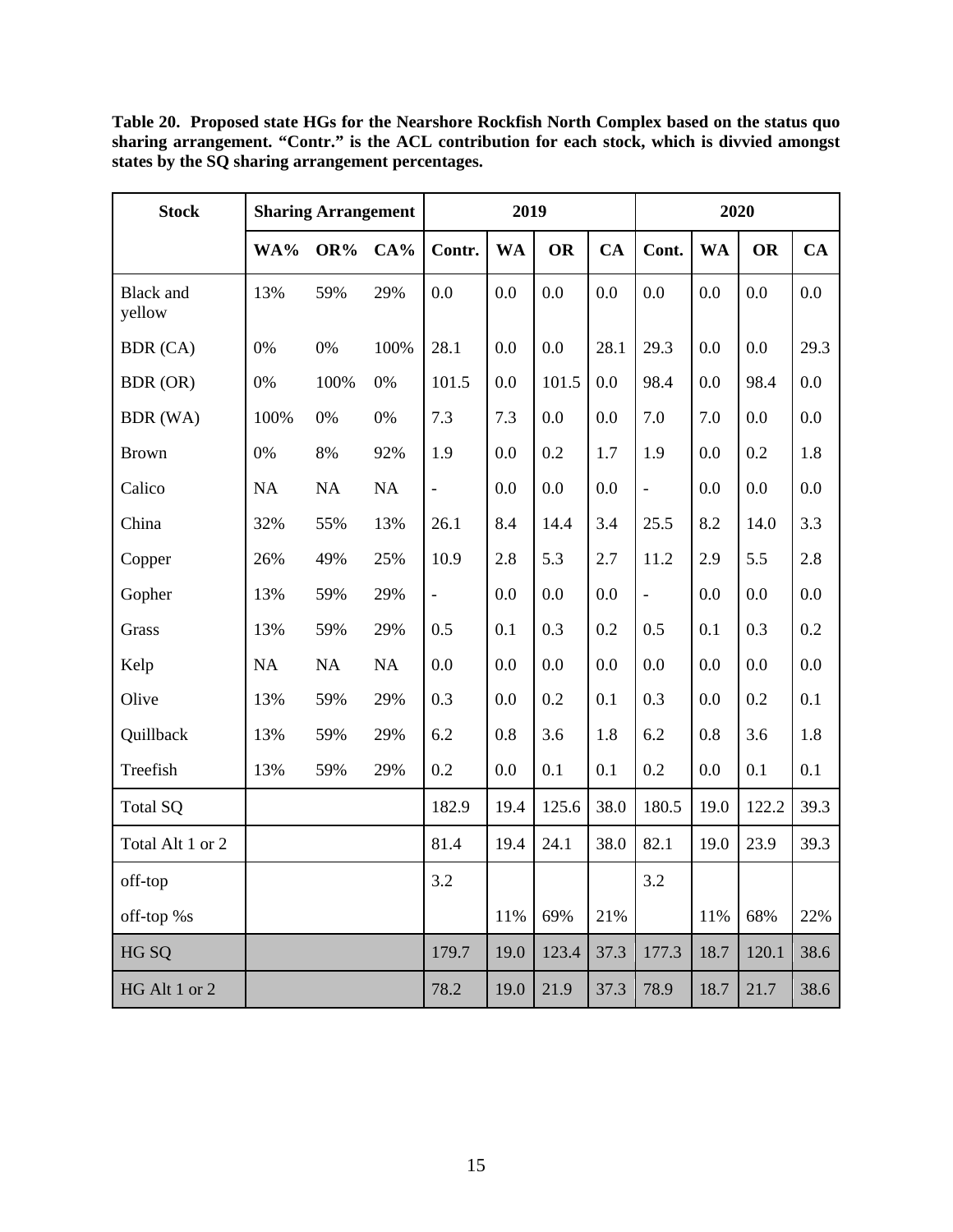## <span id="page-15-0"></span>**2019-2020 Season Structures**

## <span id="page-15-1"></span>**Lingcod Size Limits**

The Council has the ability to consider removals or modifications of the lingcod size limit for all commercial fishery sectors (see [Agenda Item F.9.a, GMT Report 1;](http://www.pcouncil.org/wp-content/uploads/2017/10/F9a_GMT_Rpt1_NOV2017BB.pdf) Item 5 and [Agenda Item F.9,](http://www.pcouncil.org/wp-content/uploads/2017/10/F9_Att1_Checklist_NOV2017BB.pdf)  [Attachment 1](http://www.pcouncil.org/wp-content/uploads/2017/10/F9_Att1_Checklist_NOV2017BB.pdf) Items 10-16). **The GMT does not recommend that modifications or removal of the lingcod size limit be considered for the 2019-2020 biennium.** That is because: (1) steep declines in the ACLs have occurred for lingcod south of 40°10' N. lat.; (2) the GMT has received more interest from the non-trawl sector to instead increase the lingcod minimum size limit; (3) the IFQ fishery would be expected to receive greater benefits via the proposed new management measure (#29 on the Action Item Checklist) that would allow survival credits of what we understand to be small unmarketable fish.

## <span id="page-15-2"></span>**Action Item #10: Shorebased IFQ**

### <span id="page-15-3"></span>**IFQ big skate trip limits**

**The GMT recommends status quo IFQ big skate trip limits for 2019-2020 for analysis, because the projected 2017 attainment is 88 percent.** The GMT notes big skate landings can be volatile, which makes projections uncertain. If tracking low, then trip limits could be increased through future inseason actions.

### <span id="page-15-4"></span>**Action Item #11: Non-Nearshore**

There have been requests to increase limited entry fixed gear (LEFG) and open access (OA) trip limits for lingcod north of 40° 10' N. lat. and canary rockfish that will be contingent on the yelloweye rockfish sector-specific HG. Due to considerable declines in the ACLs lingcod south of 40° 10' N. lat., the GMT will likely have to investigate lower LEFG and OA trip limits.

There have also been the following OA trip limit requests for deepwater stocks pertaining only to the non-nearshore that the GMT understands are geared toward allowing greater retention of bycatch:

- a. 500 lb. monthly trip limit for slope and darkblotched rockfish for North of  $40^{\circ}$  10' N. lat.
- b. 50 lb. monthly trip limit for shortspine and longspine thornyheads for North of 40° 10' N. lat.

After further consideration of requests from industry, **the GMT recommends status quo trip limits for the shelf rockfish complex and bocaccio, as well as for the period closure (March-April) for the shelf rockfish complex, bocaccio, and lingcod south of 40° 10' N. lat. The GMT also recommends a March-April closure for canary rockfish south of 40° 10' N. lat. to better align with the southern lingcod and shelf rockfish period closures**.

**Therefore, the GMT recommends the Council consider the following specific industry requests in addition to the routine trip limit adjustments for other non-nearshore species (e.g., sablefish, lingcod, and canary):**

- **a. 500 lb. monthly for OA slope and darkblotched rockfish (North of 40° 10' N. lat.)**
- **b. 50 lb. monthly for OA shortspine and longspine thornyheads for North of 40° 10' N. lat.**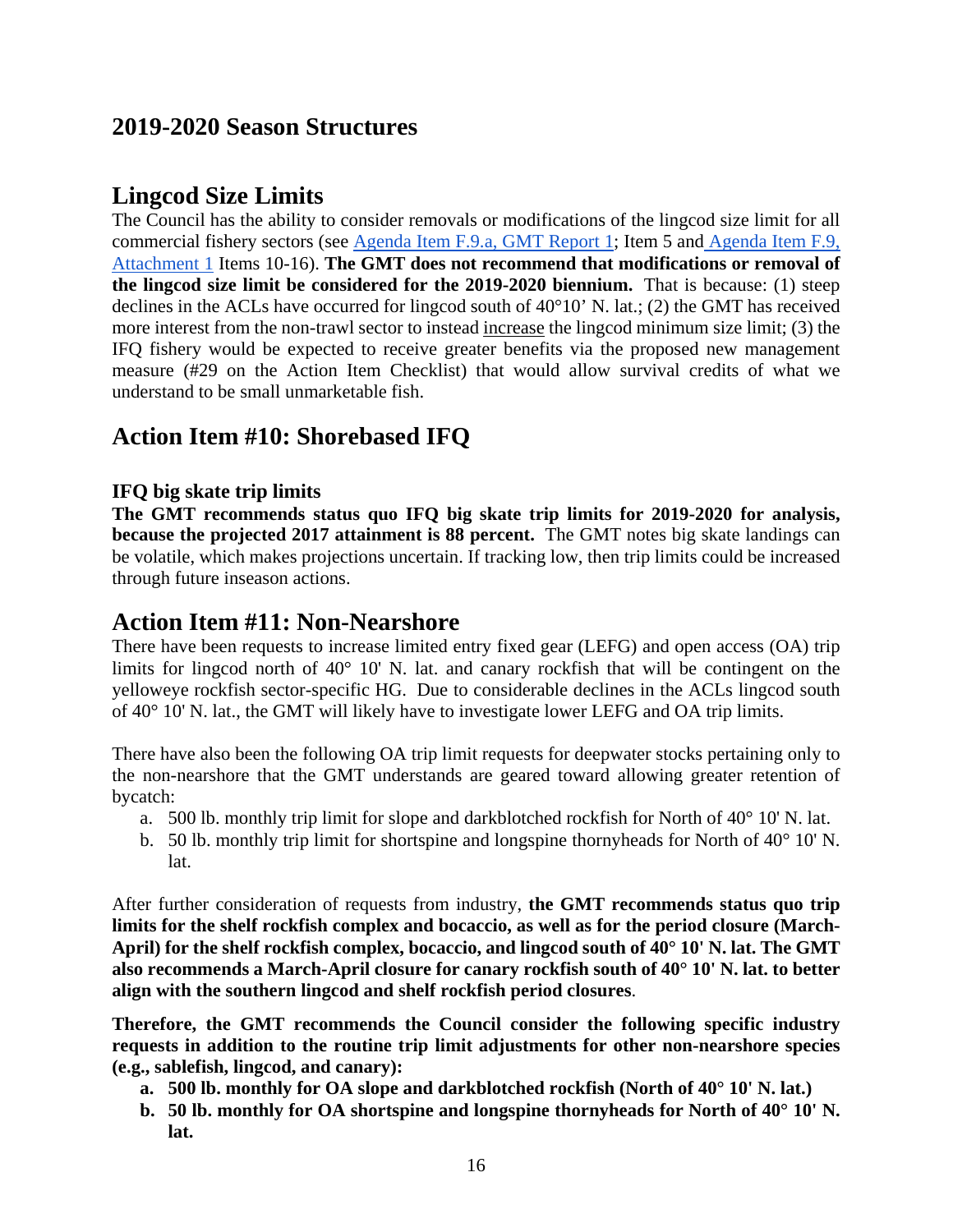**c. March-April closure for canary rockfish South of 40° 10' N. lat. to would better align with the southern lingcod and shelf rockfish period closures.** 

A management measure proposal is being considered for changes to the commercial non-trawl RCA to explore fishing opportunities between  $40^{\circ}10'$  N. Lat. and  $42^{\circ}$  00' N. Lat. by adjusting the seaward RCA from 100 fathoms to 75 fathoms. The intent is to provide greater access to target species while rebuilding overfished stocks. The GMT notes that allowing additional fishing opportunity in this area has been closed since 2003 and may need more detailed habitat analysis. **The GMT recommends the Council consider moving the seaward non-trawl RCA boundary from 100 fathoms to 75 fathoms between 40°10' N. Lat. and 42° 00' N. Lat.**

## <span id="page-16-0"></span>**Action Item #12: Nearshore**

There have also been nearshore requests to increase LEFG and open access OA trip limits for lingcod north of 40° 10' N. lat. and canary rockfish that will be contingent on the yelloweye rockfish "shares" (functionally the same as HGs) to the Oregon and California nearshore fisheries. Increases to both are covered in the non-nearshore section above (Action Item #11) as the same LEFG and OA trip limits are shared by both.

After further consideration of requests from industry, **the GMT recommends status quo trip limits for the California nearshore fishery and period closure (March-April) for South of 40° 10' N. lat for analysis.** The GMT will examine other routine management measures for the Oregon nearshore fishery that attain harvest specifications.

## <span id="page-16-1"></span>**Action Item #13: Treaty Fisheries**

The tribes are not currently asking for any adjustments to existing trip limits or size limit restrictions under this agenda item.

## <span id="page-16-2"></span>**Action Item #14: WA Recreational**

Washington will be considering routine changes to recreational fisheries such as season dates, bag limits, and depth restrictions. Significant changes were implemented for 2017 and 2018 that addressed a lower black rockfish harvest guideline. We will review the most recent catch and effort data along with ACLs and harvest guidelines approved at this meeting to develop a range of management measure alternatives that will keep catch within state specific allocations or harvest guidelines in 2019 and 2020. Specific measures may consider increased access to canary rockfish, revisions to bag limits and depth restrictions.

## <span id="page-16-3"></span>**Action Item #15: OR Recreational**

Oregon will be looking at season structure, depth restrictions, and bag limits to keep impacts within appropriate harvest guidelines. Since 2004, yelloweye rockfish has been the most constraining species to the Oregon recreational fishery. However, due to lower ACLs beginning in 2017 for black rockfish and increased groundfish effort, black rockfish has become the primary driver of fisheries regulations. While depth restrictions are the primary tool to limit yelloweye rockfish impacts, limiting fishing to shallower waters has the opposite effect on black rockfish. Additionally, black rockfish constitutes 75-85 percent of the total groundfish landed, in terms of number of fish, from the Oregon recreational fishery. Therefore bag limit adjustments tends to be the tool used to manipulate impacts to black rockfish. Once sector-specific allocations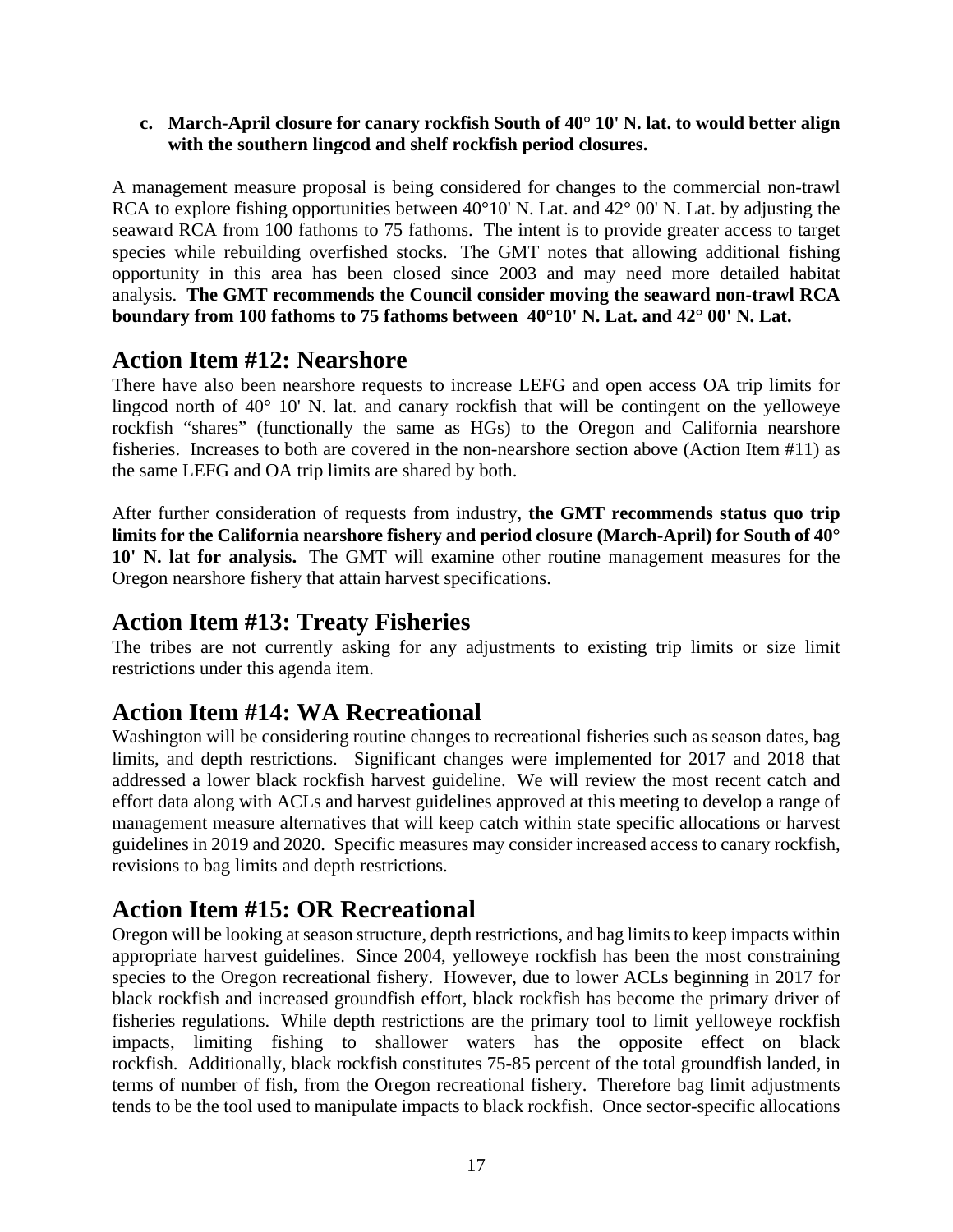are identified, through the council or state process, combinations of depth restrictions and bag limits will be explored.

## <span id="page-17-0"></span>**Action Item #16: CA Recreational**

California will be considering routine changes to recreational fisheries such as season dates, bag limits, and depth restrictions. Significant changes were implemented for 2017 and 2018 that addressed a lower black rockfish harvest guideline. We will review the most recent catch and effort data along with ACLs and harvest guidelines approved at this meeting to develop a range of management measure alternatives that will keep catch within state specific allocations or harvest guidelines in 2019 and 2020. Specific measures may consider increased access to canary rockfish, revisions to bag limits, and depth restrictions.

PFMC 11/19/2017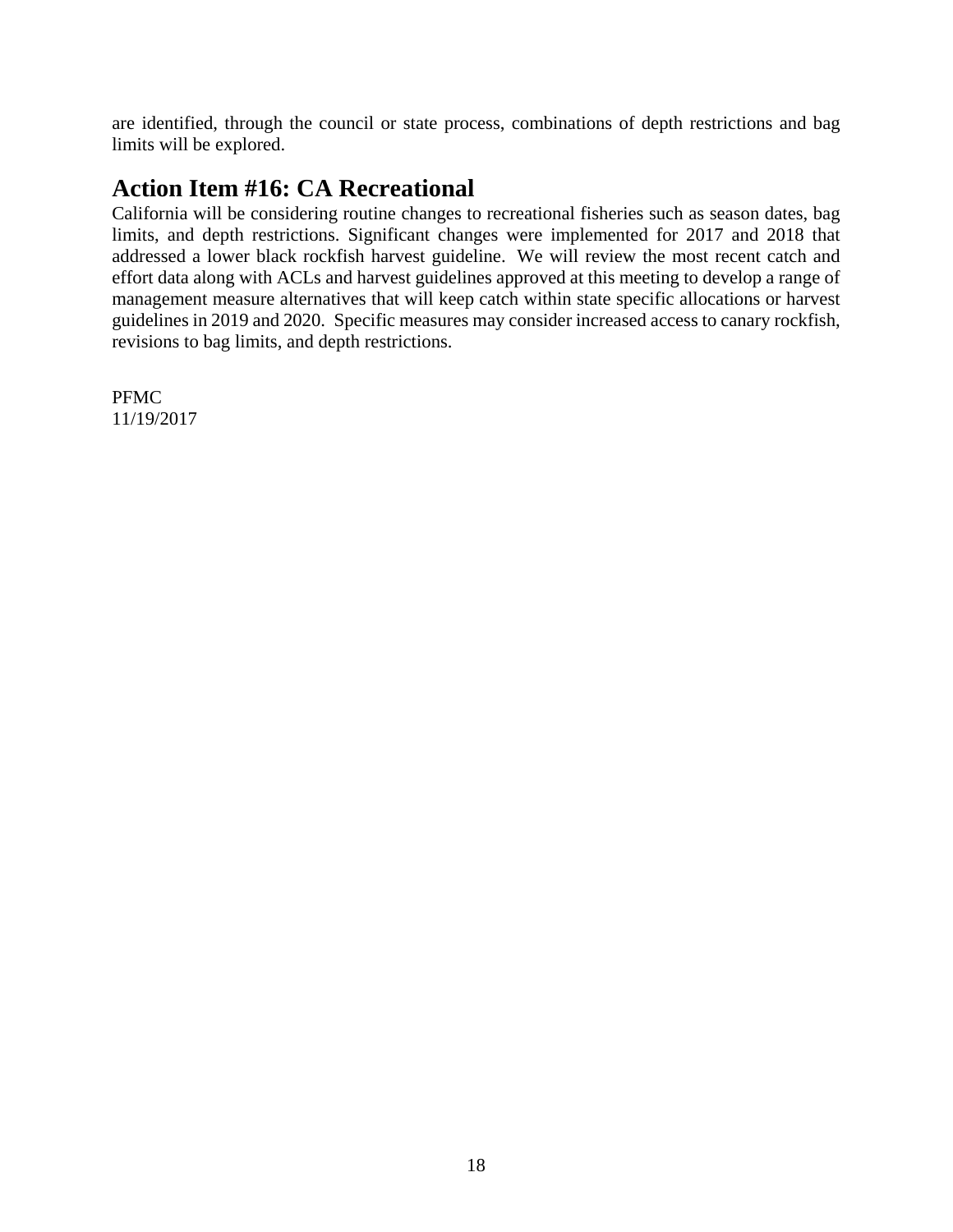# **Recommendations Summary**

<span id="page-18-0"></span>

| <b>2019-2020 Harvest Specifications</b> |                           |               |                                                                                                                                                                                                                                                                                                                                                                        |  |  |
|-----------------------------------------|---------------------------|---------------|------------------------------------------------------------------------------------------------------------------------------------------------------------------------------------------------------------------------------------------------------------------------------------------------------------------------------------------------------------------------|--|--|
| #                                       | Category                  | <b>Sector</b> | <b>Measure</b>                                                                                                                                                                                                                                                                                                                                                         |  |  |
| 1                                       | Specifications            | All           | Adopt final 2019-2020 overfishing limits, final P*/acceptable biological catches, preliminary<br>preferred annual catch limits for stocks and stock complexes                                                                                                                                                                                                          |  |  |
|                                         |                           |               | RCA Coordinate Updates, Allocations, and Harvest Guidelines (HG) GMT Recommendations in BOLD                                                                                                                                                                                                                                                                           |  |  |
| #                                       | Category                  | <b>Sector</b> | <b>Measure</b>                                                                                                                                                                                                                                                                                                                                                         |  |  |
| 2                                       | Revisions                 |               | Updates to selected Rockfish Conservation Area (RCA) coordinates in California<br>If the changes would be limited to minor corrections, the council adopt the revisions for<br>detailed analysis.                                                                                                                                                                      |  |  |
| 3                                       | Off-the-top<br>deductions |               | See GMT Report 2                                                                                                                                                                                                                                                                                                                                                       |  |  |
| 4                                       | ACT                       | All           | Annual catch targets (ACT), set below the fishery harvest guideline (HG), as necessary, for<br>analysis<br>the Council consider the use of an ACT for cowcod between 4 mt and the ACL for cowcod<br>$\bullet$<br>for further analysis.                                                                                                                                 |  |  |
| 5                                       | <b>HG</b>                 |               | HGs for species managed within a complex for analysis.<br>status quo, maintaining a harvest guideline (HG) for blackgill rockfish within the Slope<br>Rockfish complex south of $40^{\circ}10'$ N. lat, until the Amendment 26 rulemaking is<br>completed<br>does not recommend the use of a HG for blue/deacon rockfish south of $42^{\circ}$ N. lat for<br>2019-2020 |  |  |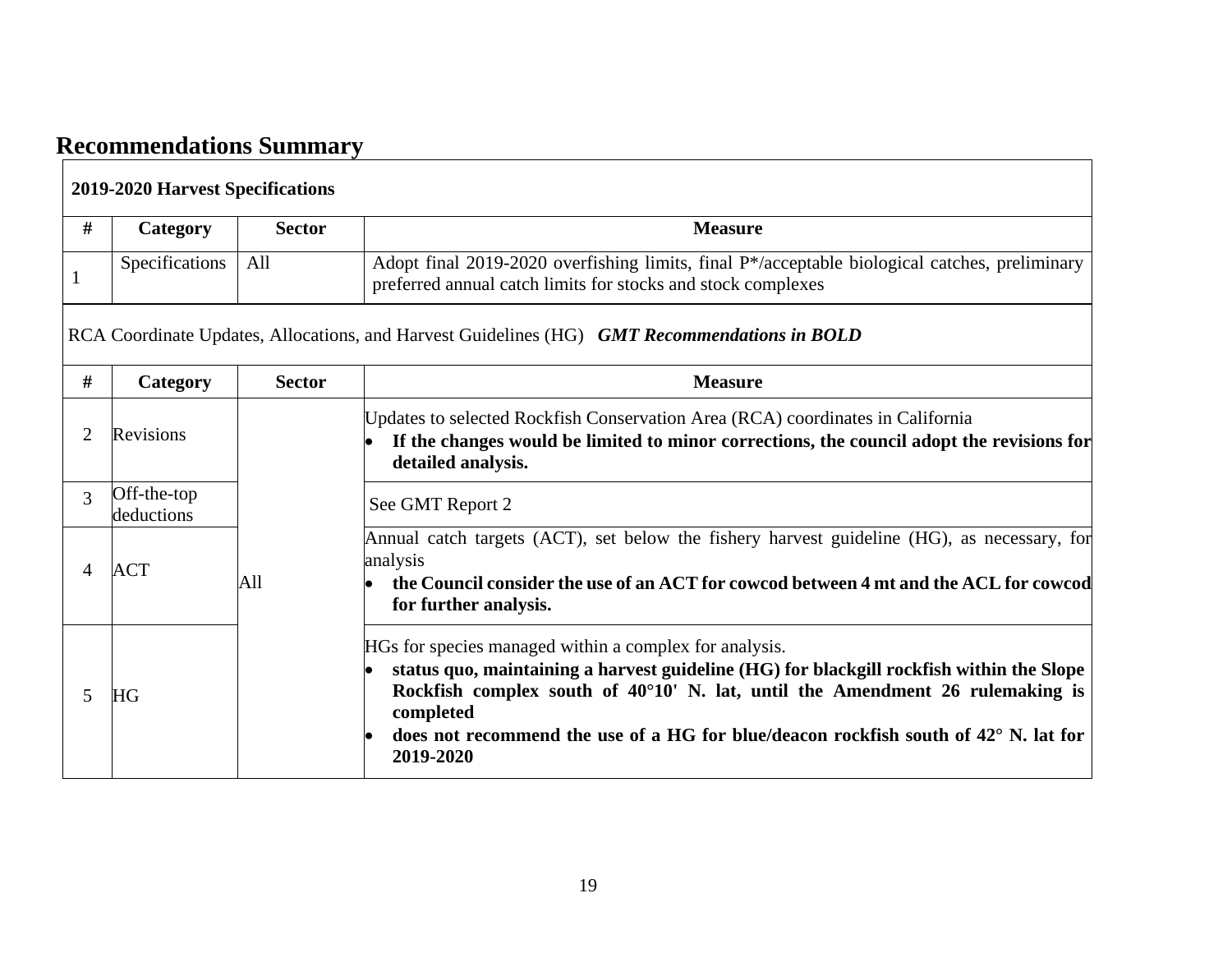| 6 | Allocations        | Trawl, Non-Trawl <sup>o</sup> | Adopt preliminary 2-year trawl and non-trawl allocations<br>adopting status quo proportions for cowcod for trawl/non-trawl allocations for analysis<br>adopting status quo proportions for yelloweye rockfish for trawl/non-trawl allocations (8)<br>percent, 92 percent, respectively) for each alternative ACL (Table 2 and Table 3) for<br>analysis. Additional trawl/non-trawl allocations for yelloweye rockfish could be developed<br>for the April meeting.<br>continuing the 95 percent trawl and 5 percent non-trawl allocation for big skate for<br>2019-2020 for analysis<br>continuing with the status quo 90 percent to trawl and 10 percent to non-trawl for<br>longnose skate for 2019-2020 for analysis.<br>status quo trawl/non-trawl allocations for the shelf rockfish complex north of $40^{\circ}10'$ N.<br>lat. for analysis<br>status quo trawl/non-trawl allocations for the shelf rockfish complex south of $40^{\circ}$ 10' N.<br>lat. for analysis<br>status quo proportion of 39 percent trawl and 61 percent non-trawl for bocaccio<br>rockfish south of 40° 10' N. lat. in 2019-2020 for analysis<br>status quo allocations for canary rockfish, based on the de facto 72 percent trawl and 28<br>percent non-trawl split for 2019-2020 for analysis |
|---|--------------------|-------------------------------|------------------------------------------------------------------------------------------------------------------------------------------------------------------------------------------------------------------------------------------------------------------------------------------------------------------------------------------------------------------------------------------------------------------------------------------------------------------------------------------------------------------------------------------------------------------------------------------------------------------------------------------------------------------------------------------------------------------------------------------------------------------------------------------------------------------------------------------------------------------------------------------------------------------------------------------------------------------------------------------------------------------------------------------------------------------------------------------------------------------------------------------------------------------------------------------------------------------------------------------------------------------------------------|
|   | <b>Allocations</b> | Within Trawl                  | Adopt preliminary two-year canary rockfish allocations for the shorebased individual fishing quota<br>(IFQ) program and allocations (i.e., quotas) for the catcher-processor and mothership sectors.<br>Implement Amendment 21 allocations for widow rockfish based ACLs<br>adopt a within trawl allocation for canary rockfish of 946.9 mt (2017) and 887.8 mt (2018)<br>to shorebased IFQ, 16 mt to the catch processor (CP), and 30 mt to the mothership (MS)<br>for analysis                                                                                                                                                                                                                                                                                                                                                                                                                                                                                                                                                                                                                                                                                                                                                                                                   |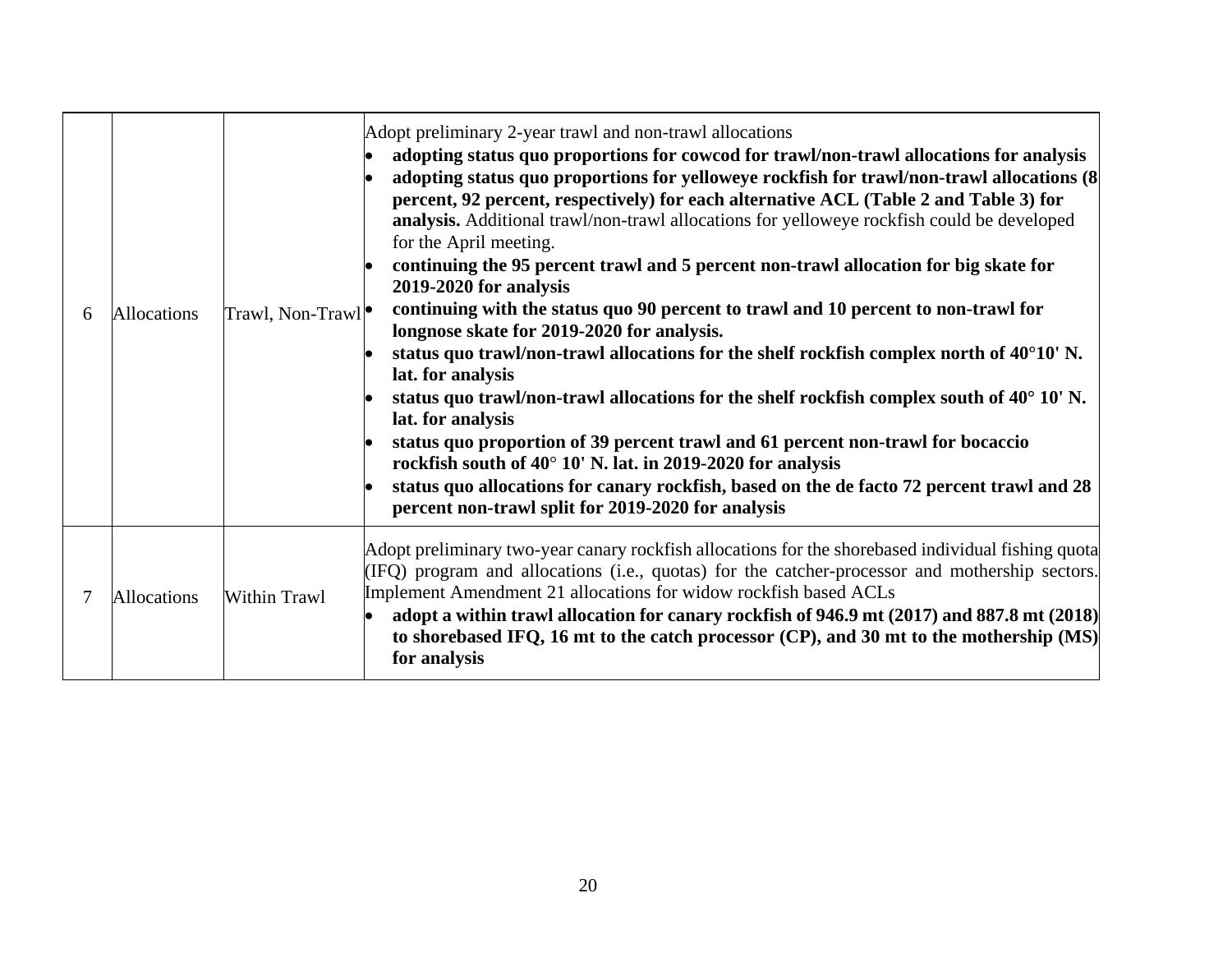| 8  | Set-Aside           | Within Trawl, At-<br>Sea | Adopt preliminary set-asides, including those for darkblotched rockfish and Pacific ocean perch<br>based on <b>Amendment 21-3</b> , to accommodate bycatch in the at-sea Pacific whiting fisheries<br>the Council adopt the at-sea set-asides presented in Table 13 for 2019-2020 for analysis.<br>no set-asides for spiny dogfish or the Other Fish complex<br>a 2019 set aside of 25 mt for shortspine thornyhead to cover the recent maximum<br>continues to recommend the set-aside of 50 mt for sablefish but does note our concerns to<br>the at-sea sector of the potential impact of exceeding the set-aside                                                                                                                                                                                                                                                                                                                                                         |
|----|---------------------|--------------------------|------------------------------------------------------------------------------------------------------------------------------------------------------------------------------------------------------------------------------------------------------------------------------------------------------------------------------------------------------------------------------------------------------------------------------------------------------------------------------------------------------------------------------------------------------------------------------------------------------------------------------------------------------------------------------------------------------------------------------------------------------------------------------------------------------------------------------------------------------------------------------------------------------------------------------------------------------------------------------|
| 9  | <b>HG</b> or Shares | Within Non-<br>Trawl     | Adopt preliminary 2-year within non-trawl HGs or shares for:<br>using the status quo approach of a collective non-trawl allocation for all the non-trawl<br>fisheries (i.e., no separate HGs by fishery) for cowcod for analysis<br>using status quo proportions for yelloweye rockfish from 2018 for the 2019-2020 within<br>non-trawl HGs/Shares<br>the bocaccio rockfish within non-trawl allocations be based on status quo proportions<br>the 2019-2020 canary rockfish within non-trawl HGs/shares be based on status quo<br>proportions for analysis<br>the status quo proportions for blackgill rockfish south of 40° 10' N. lat. of 60 percent LE<br>and 40 percent OA for 2019-2020 for analysis<br>continuing with the 70-30 percent sharing of sablefish between LES and OAS for 2019-<br>2020 for analysis<br>continuing using the status quo sharing arrangement used to set state-specific HGs for<br>the nearshore rockfish complex north of 40° 10' N. lat. |
|    |                     |                          | Removal of lingcod size limit<br>does not recommend that modifications or removal of the lingcod size limit be considered<br>for the 2019-2020 biennium                                                                                                                                                                                                                                                                                                                                                                                                                                                                                                                                                                                                                                                                                                                                                                                                                      |
| 10 |                     | Shorebased IFQ           | IFQ based on allocations, trip limits for non-IFQ species, trawl RCA configuration, non-trawl RCA<br>(gear switching)<br>status quo IFQ big skate trip limits for 2019-2020 for analysis, because the projected 2017<br>attainment is 88 percent                                                                                                                                                                                                                                                                                                                                                                                                                                                                                                                                                                                                                                                                                                                             |